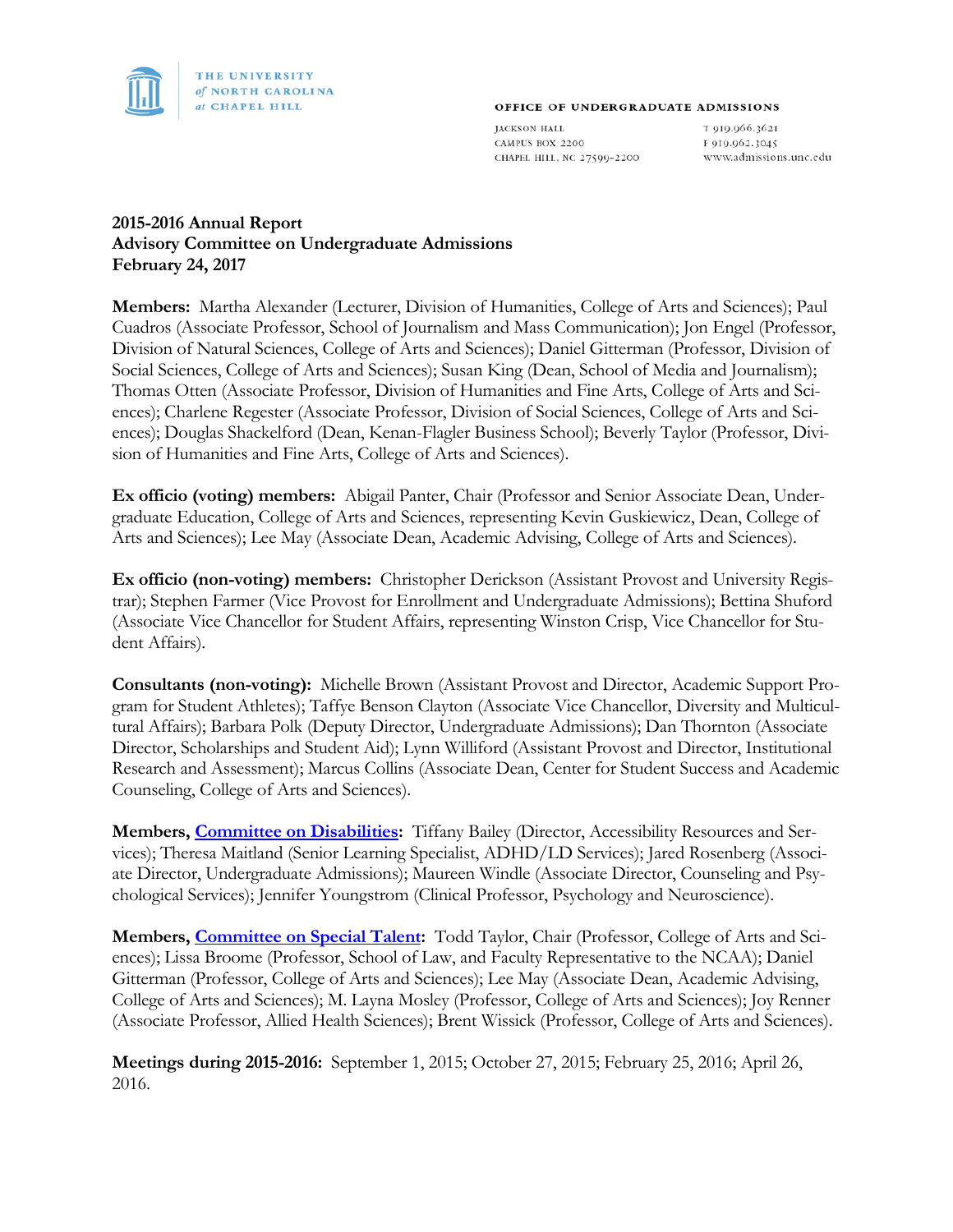**Report prepared by:** Abigail Panter (Chair and Senior Associate Dean, Undergraduate Education, College of Arts and Sciences); Stephen Farmer (Vice Provost for Enrollment and Undergraduate Admissions).

# **Report of 2015-2016 activities**

1. Received updates from the Office of University Counsel regarding the lawsuit filed against the University by a private group that opposes any use of race or ethnicity in admissions.

- 2. Discussed changes in the staff in the admissions office, including:
	- The promotions of Jared Rosenberg and Damon Toone to associate director and Barkley Barton, Melody Levy, and Patty Baum to senior assistant director;
	- The appointments of Michael Davis to associate director and Mitzy González, Betsy Lee, Olivia Miller, Allee Olive, María Rodriguez, Montez Thomas, Hayes Tilson, and María Véjar to assistant director.
- 3. Reviewed and discussed the first-year and transfer classes that entered in Fall 2015.

4. Received in closed session a detailed, student-level report on the academic progress of the nine special-talent student-athletes who enrolled at the University in 2014 after being reviewed and recommended by the Committee on Special Talent.

5. Met jointly with the Faculty Athletics Committee to receive detailed information about athletics admissions, including protected and confidential student information discussed in closed session.

6. Discussed at length Resolution 2015-3, which had been referred to the committee by Faculty Council, eventually voting unanimously to [recommend that Faculty Council not adopt the resolution.](http://faccoun.unc.edu/faculty-council/meeting-materials-2015-16/november-13-2015/)

7. Received and approved the final report of the Committee on Race-Neutral Alternatives.

8. Reviewed and approved the [2014-2015 report](http://facultygov.sites.unc.edu/files/2010/10/UAD2014-15.pdf) to Faculty Council.

9. Approved the charge of a new Committee on Race-Neutral Strategies (see attached).

10. Reviewed the results of a survey of faculty regarding international students and recommendations from recent surveys of international students.

# **Addendum—report of 2016-2017 activities to date (see attached statistics and key terms):**

1. Discussed the progress of Thrive@Carolina, a University-wide effort to strengthen success for all students.

2. Welcomed Rachelle Feldman, the new Associate Provost and Director of Scholarships and Student Aid, and Brian Woodard, a new Assistant Director of Undergraduate Admissions.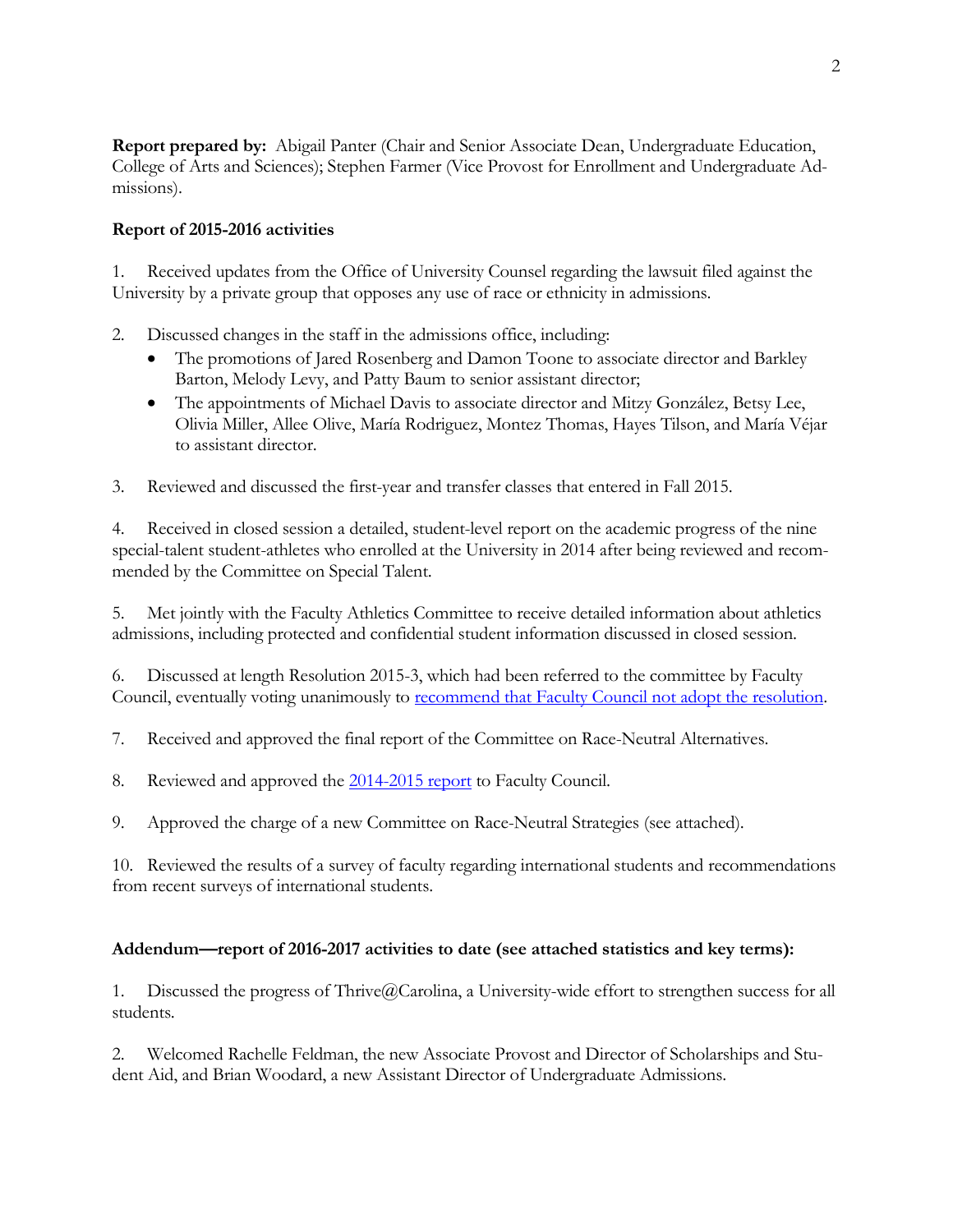3. Received regular updates from the Committee on Race-Neutral Strategies, which was created and charged last year.

4. Received regular updates regarding the admission of special-talent student-athletes, including detailed student-level data regarding the admissions credentials, academic performance, and course enrollments of student-athletes who required review by the Committee on Special Talent and enrolled in 2013, 2014, and 2015.

5. Approved a request to require entering transfer students who present transfer credit for courses completed at global universities to secure independent evaluations of those credits from World Education Services.

6. Reviewed drafts of the annual narrative and statistical reports to Faculty Council, suggesting that the latter include additional information regarding the backgrounds and academic and vocational interests of new students.

7. Discussed the advisability of establishing clear enrollment goals for both the number and geographical diversity of global students—that is, those who are neither citizens nor permanent residents of the United States.

8. Reviewed plans for Excel@Carolina, an effort to connect top admitted applicants with fifteen outstanding opportunities that might encourage then to choose the University.

9. Met jointly with the Faculty Athletics Committee to review policies and practices that guide the evaluation and admission of special-talent student-athletes, as well as student-level data regarding the admissions credentials, academic performance, and course enrollments of student-athletes who required review by the Committee on Special Talent.

10. Charged the admissions office to work with the College of Arts and Sciences and other stakeholders to review the policies and procedures that govern the awarding of transfer credit for courses completed at other colleges and universities, and if warranted, to recommend changes.

11. Charged the admissions office to study whether the University should enroll new first-year and transfer students not only in Fall and Summer but also in Spring.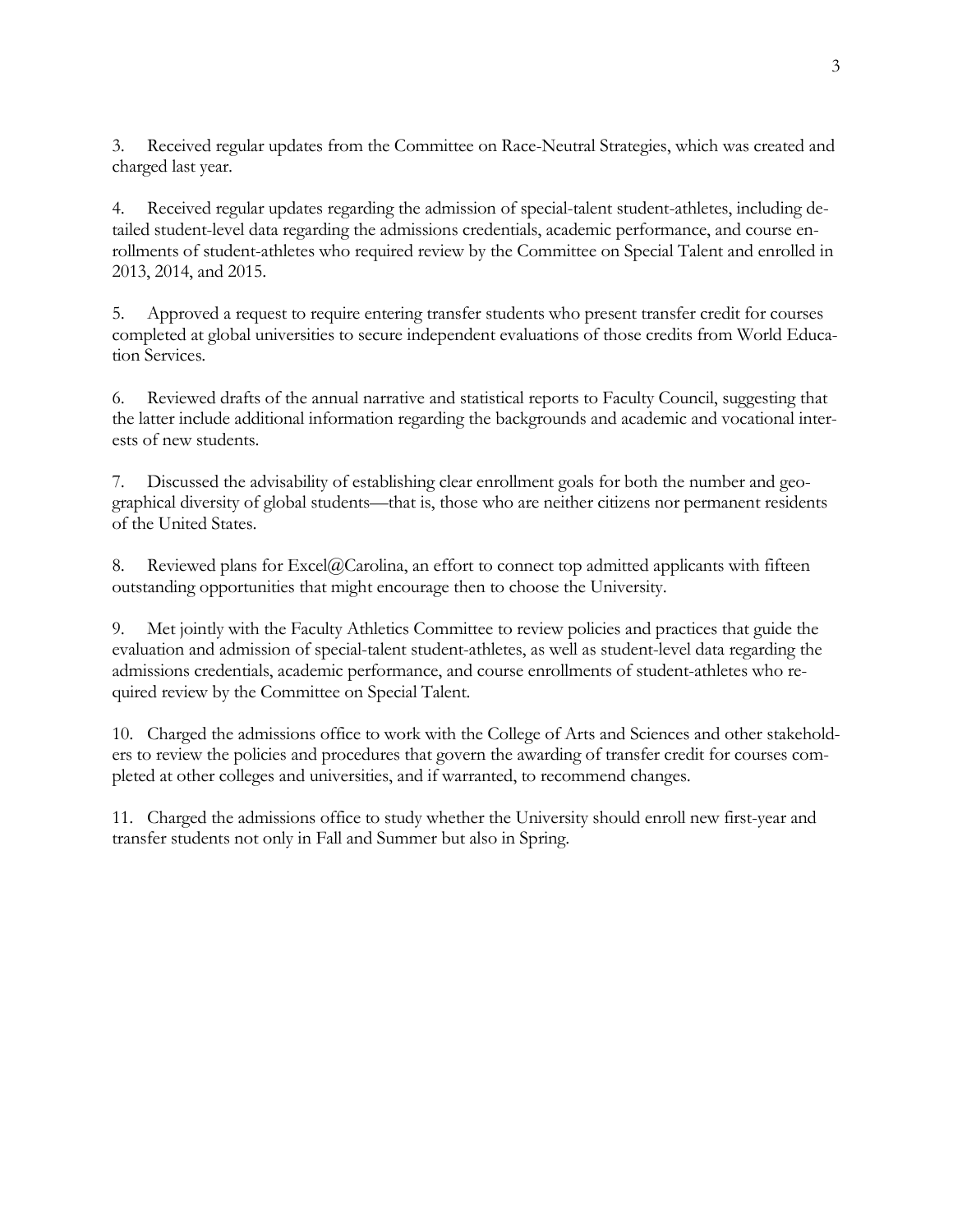# **ADVISORY COMMITTEE ON UNDERGRADUATE ADMISSIONS COMMITTEE ON RACE-NEUTRAL STRATEGIES**

The Advisory Committee on Undergraduate Admissions ("Advisory Committee"), a standing committee of the faculty chartered under the *Faculty Code of University Government*, hereby establishes the Committee on Race-Neutral Strategies ("Committee").

The Committee is charged:

- 1. To consider whether there are workable race-neutral strategies and practices that the Office of Undergraduate Admissions could employ in evaluating applications for undergraduate admission;
- 2. To advise the Office of Undergraduate Admissions about these strategies and practices; and
- 3. To report to the Advisory Committee on the Committee's consideration of specific raceneutral strategies approximately every two years. In addition, the Committee will, as appropriate, provide information regarding its assessments and recommendations to the Dean of the College of Arts and Sciences, the Executive Vice Chancellor and Provost, the Chancellor, and the Board of Trustees.

The Committee's work is essential given the guidance the Supreme Court has offered regarding the consideration of race in admissions assessments. The adoption of race-conscious admissions practices requires adherence to standards of strict scrutiny and narrow tailoring. In its decision in *Grutter v. Bollinger*, the Supreme Court explained that those standards, among other things, require institutions to give "serious, good faith consideration [to] workable race-neutral alternatives that will achieve the diversity" sought by the University. The Court also made clear that universities are not required to adopt any alternative that "would require a dramatic sacrifice of diversity, the academic quality of all admitted students, or both." In its decision in *Fisher v. University of Texas,* the Supreme Court reiterated that the University's serious, good faith consideration of race-neutral alternatives is "necessary" and explained that "The reviewing court must ultimately be satisfied that no workable race-neutral alternatives would produce the educational benefits of diversity. If a nonracial approach . . . could promote the substantial interest about as well and at tolerable administrative expense, then the university may not consider race."

The Committee will be briefed about the University's diversity initiatives and objectives. With that context, the Committee will evaluate whether there are race-neutral alternatives that would allow the University to achieve these objectives without sacrificing the academic quality of the entering class or imposing intolerable administrative expense. This evaluation will include consideration of information gleaned from University leaders, faculty members, and students; whether existing admissions practices are necessary to help the University meet its diversity interests and objectives; and what, if any, adjustments to those practices are warranted.

In order to assure that the Committee's evaluation is informed by existing legal standards and guidance and the practices of the University's peer institutions, the Committee will stay abreast of legal developments as well as best practices in undergraduate admissions at comparable highly selective institutions.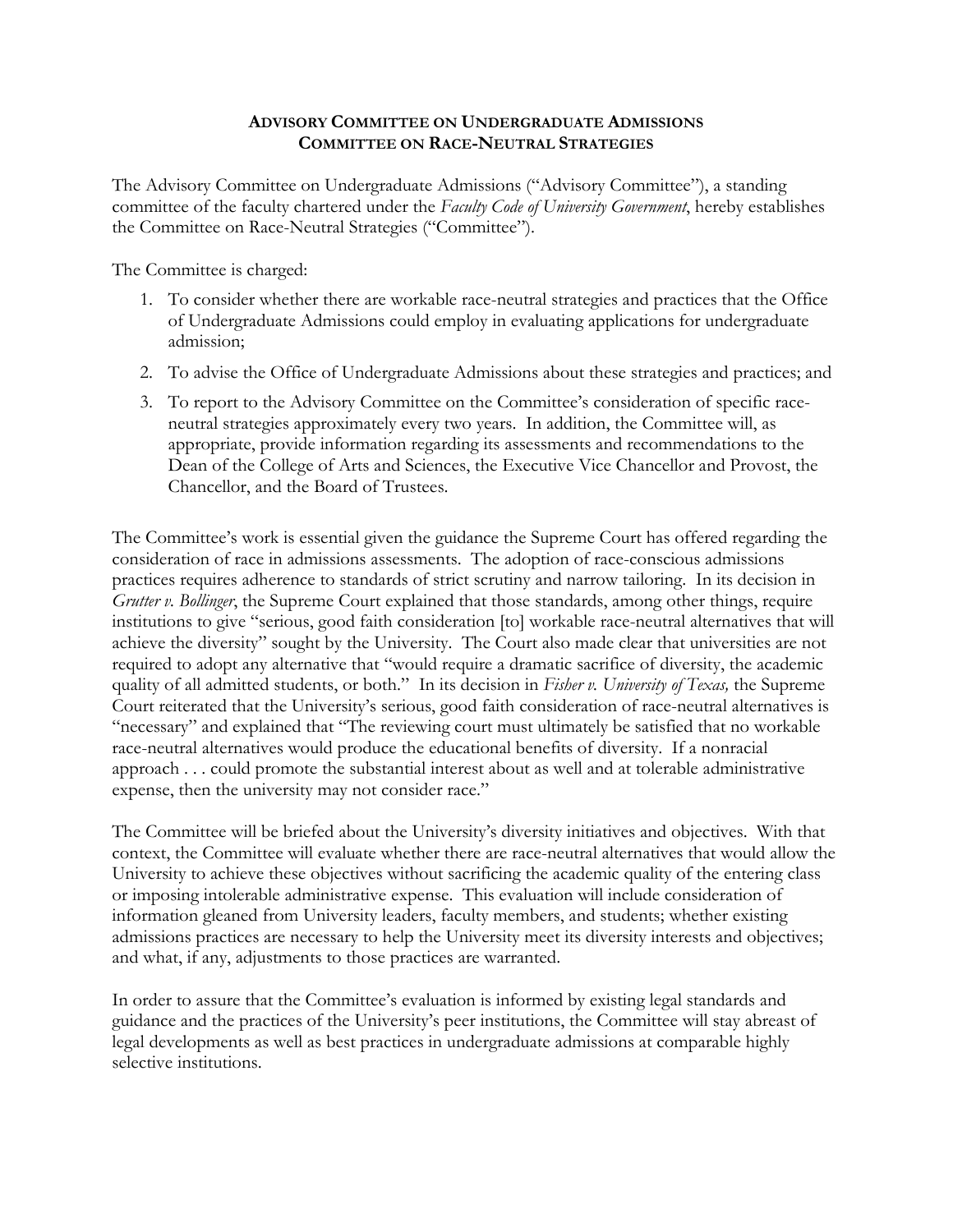# SUMMARY STATISTICS—FALL 2016 FIRST-YEAR CLASS

# Total enrolled 4,228

| Resident                                        | 3,506            | 82.9% | Need-based aid                              | 1,428      | 33.8%     |     |     |
|-------------------------------------------------|------------------|-------|---------------------------------------------|------------|-----------|-----|-----|
| Non-resident                                    | 722              | 17.1% | Merit-based aid                             | 171        | 4.0%      |     |     |
|                                                 |                  |       | Carolina Covenant                           | 547        | 12.9%     |     |     |
| Female                                          | 2,539            | 60.1% |                                             |            |           |     |     |
| Male                                            | 1,689            | 39.9% | Military-affiliated                         | 308        | 7.3%      |     |     |
|                                                 |                  |       | Military-affiliated receiving benefits      | 59         | 1.4%      |     |     |
| U.S. citizens                                   | 4,047            | 95.7% |                                             |            |           |     |     |
| U.S. permanent residents                        | 92               | 2.2%  | Talent in athletics, music, or dramatic art | 157        | 3.7%      |     |     |
| Non-resident aliens                             | 89               | 2.1%  |                                             |            |           |     |     |
|                                                 |                  |       | Rank in class reported                      | 3,016      | 71.3%     |     |     |
| Fee waiver                                      | 484              | 11.4% | Of those reporting rank in class-           |            |           |     |     |
|                                                 |                  |       | Top 10 percent                              | 2,339      | 77.6%     |     |     |
| First-generation college                        | 707              | 16.7% | Second 10 percent                           | 453        | 15.0%     |     |     |
|                                                 |                  |       | Top 10                                      | 1,303      | 43.2%     |     |     |
| Resident children of alumni                     | 647              | 15.3% | 1st                                         | 226        | 7.5%      |     |     |
| Non-resident children of alumni                 | 145              | 3.4%  | 2nd                                         | 172        | 5.7%      |     |     |
| Race and ethnicity-federal reporting guidelines |                  |       | GPA reported                                | 3,822      | 90.4%     |     |     |
| Non-resident alien                              | 89               | 2.1%  | Of those reporting GPA-                     |            |           |     |     |
| Hispanic/Latino of any race                     | 295              | 7.0%  | 4.0 or higher                               | 3,616      | 94.6%     |     |     |
| Two or more races                               | 177              | 4.2%  | 25th percentile                             | 4.50       |           |     |     |
| Race and ethnicity unknown                      | 192              | 4.5%  | 75th percentile                             | 4.88       |           |     |     |
| Native American only                            | 21               | 0.5%  |                                             |            |           |     |     |
| Asian/Asian American only                       | 448              | 10.6% | SAT reported                                | 2,996      | 70.9%     |     |     |
| Black/African American only                     | 345              | 8.2%  | Of those reporting SAT-                     | CR+M       | <b>CR</b> | M   | WF  |
| Caucasian/White only                            | 2,661            | 62.9% | 25th percentile                             | 1190       | 590       | 600 | 580 |
| Pacific Islander only                           | 0                | 0.0%  | 75th percentile                             | 1410       | 700       | 710 | 690 |
| Race and ethnicity-all reported                 |                  |       | ACT reported                                | 3,315      | 78.4%     |     |     |
| Native American                                 | 79               | 1.9%  | Of those reporting ACT-                     | <b>ACT</b> |           |     |     |
| Asian/Asian American                            | 609              | 14.4% | 25th percentile                             | 27         |           |     |     |
| Black/African American                          | 444              | 10.5% | 75th percentile                             | 32         |           |     |     |
| Caucasian/White                                 | 3,013            | 71.3% |                                             |            |           |     |     |
| Hispanic/Latino/Latina                          | 303              | 7.2%  | Either SAT or ACT reported                  | 4,228      | 100.0%    |     |     |
| Pacific Islander                                | $\boldsymbol{6}$ | 0.1%  | Highest score reported on SAT scale-        | $CR+M$     |           |     |     |
|                                                 |                  |       | 25th percentile                             | 1260       |           |     |     |

| iveed-based ald                             | 1,428  | 33.8%  |     |                |
|---------------------------------------------|--------|--------|-----|----------------|
| Merit-based aid                             | 171    | 4.0%   |     |                |
| Carolina Covenant                           | 547    | 12.9%  |     |                |
| Military-affiliated                         | 308    | 7.3%   |     |                |
| Military-affiliated receiving benefits      | 59     | 1.4%   |     |                |
| Talent in athletics, music, or dramatic art | 157    | 3.7%   |     |                |
| Rank in class reported                      | 3,016  | 71.3%  |     |                |
| Of those reporting rank in class-           |        |        |     |                |
| Top 10 percent                              | 2,339  | 77.6%  |     |                |
| Second 10 percent                           | 453    | 15.0%  |     |                |
| <b>Top 10</b>                               | 1,303  | 43.2%  |     |                |
| 1st                                         | 226    | 7.5%   |     |                |
| 2nd                                         | 172    | 5.7%   |     |                |
| GPA reported                                | 3,822  | 90.4%  |     |                |
| Of those reporting GPA-                     |        |        |     |                |
| 4.0 or higher                               | 3,616  | 94.6%  |     |                |
| 25th percentile                             | 4.50   |        |     |                |
| 75th percentile                             | 4.88   |        |     |                |
| SAT reported                                | 2,996  | 70.9%  |     |                |
| Of those reporting SAT-                     | $CR+M$ | CR     | M   |                |
| 25th percentile                             | 1190   | 590    | 600 | 5              |
| 75th percentile                             | 1410   | 700    | 710 | 6 <sup>1</sup> |
| <b>ACT reported</b>                         | 3,315  | 78.4%  |     |                |
| Of those reporting ACT-                     | ACT    |        |     |                |
| 25th percentile                             | 27     |        |     |                |
| 75th percentile                             | 32     |        |     |                |
| Either SAT or ACT reported                  | 4,228  | 100.0% |     |                |
| Highest score reported on SAT scale-        | CR+M   |        |     |                |
| 25th percentile                             | 1260   |        |     |                |
| 75th percentile                             | 1430   |        |     |                |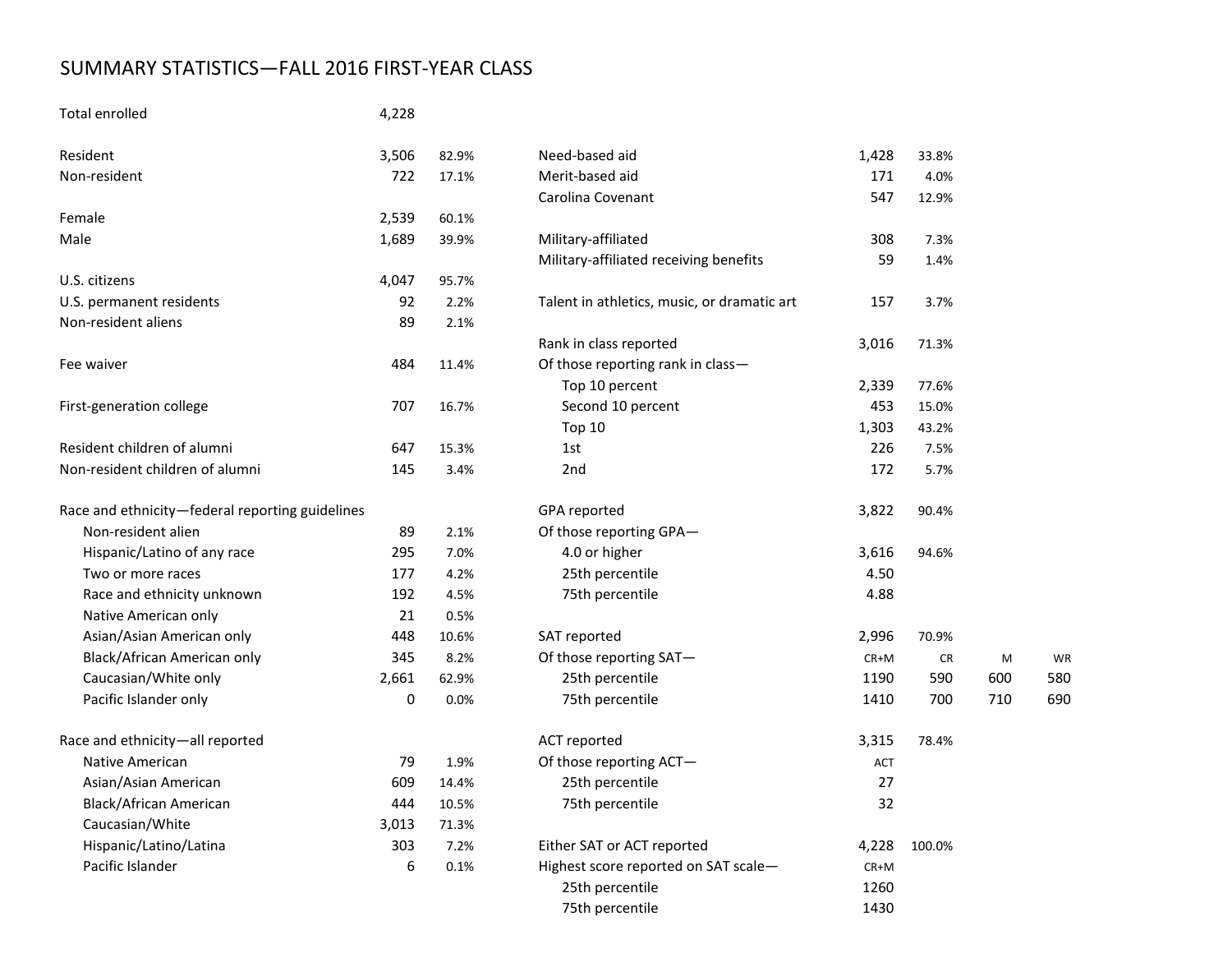# SUMMARY STATISTICS—FIRST-YEAR APPLIED / ADMITTED

|                                                 |        |        |        | <b>APPLIED</b> |        |        |         |       |       |                | <b>ADMITTED</b> |       |         |         |
|-------------------------------------------------|--------|--------|--------|----------------|--------|--------|---------|-------|-------|----------------|-----------------|-------|---------|---------|
|                                                 | 2012   | 2013   | 2014   | 2015           | 2016   | 1 Year | 5 Years | 2012  | 2013  | 2014           | 2015            | 2016  | 1 Year  | 5 Years |
| Total                                           | 29,497 | 30,835 | 31,331 | 31,953         | 35,875 | 12%    | 22%     | 7,847 | 8,243 | 8,930          | 9,510           | 9,386 | $-1%$   | 20%     |
| Resident                                        | 9,979  | 9,893  | 9,756  | 10,287         | 11,663 | 13%    | 17%     | 4,972 | 5,043 | 5,138          | 5,330           | 5,696 | 6%      | 15%     |
| Non-resident                                    | 19,518 | 20,942 | 21,575 | 21,666         | 24,212 | 12%    | 24%     | 2,875 | 3,200 | 3,792          | 4,180           | 3,690 | $-13%$  | 28%     |
| Female                                          | 17,386 | 18,361 | 18,554 | 18,873         | 20,988 | 11%    | 21%     | 4,553 | 4,853 | 5,172          | 5,596           | 5,565 | $-1%$   | 22%     |
| Male                                            | 12,111 | 12,474 | 12,777 | 13,080         | 14,887 | 14%    | 23%     | 3,294 | 3,390 | 3,758          | 3,914           | 3,821 | $-2%$   | 16%     |
| U.S. citizens                                   | 26,320 | 27,292 | 27,600 | 28,024         | 31,271 | 12%    | 19%     | 7,303 | 7,604 | 8,221          | 8,725           | 8,686 | 0%      | 19%     |
| U.S. permanent residents                        | 710    | 718    | 715    | 742            | 804    | 8%     | 13%     | 212   | 195   | 197            | 236             | 203   | $-16%$  | $-4%$   |
| Non-resident aliens                             | 2,467  | 2,825  | 3,016  | 3,187          | 3,800  | 19%    | 54%     | 332   | 444   | 512            | 549             | 497   | $-10%$  | 50%     |
| Fee waiver                                      | 2,681  | 2,710  | 3,505  | 3,488          | 4,355  | 25%    | 62%     | 541   | 557   | 840            | 898             | 887   | $-1%$   | 64%     |
| First-generation college                        | 4,978  | 4,968  | 5,019  | 5,008          | 5,780  | 15%    | 16%     | 1,172 | 1,225 | 1,242          | 1,378           | 1,230 | $-12%$  | 5%      |
| Resident children of alumni                     | 1,565  | 1,566  | 1,528  | 1,645          | 1,717  | 4%     | 10%     | 907   | 927   | 919            | 981             | 1,013 | 3%      | 12%     |
| Non-resident children of alumni                 | 635    | 677    | 625    | 642            | 697    | 9%     | 10%     | 269   | 308   | 310            | 322             | 340   | 5%      | 26%     |
| Race and ethnicity-federal reporting guidelines |        |        |        |                |        |        |         |       |       |                |                 |       |         |         |
| Non-resident alien                              | 2,467  | 2,825  | 3,016  | 3,187          | 3,800  | 19%    | 54%     | 332   | 444   | 512            | 549             | 497   | $-10%$  | 50%     |
| Hispanic/Latino of any race                     | 2,013  | 2,307  | 2,378  | 2,403          | 2,918  | 21%    | 45%     | 585   | 630   | 722            | 760             | 795   | 4%      | 36%     |
| Two or more races                               | 1,151  | 1,169  | 1,248  | 1,164          | 1,328  | 14%    | 15%     | 363   | 354   | 413            | 407             | 393   | $-4%$   | 8%      |
| Race and ethnicity unknown                      | 611    | 1,867  | 974    | 1,576          | 1,830  | 16%    | 200%    | 155   | 484   | 310            | 517             | 556   | 7%      | 259%    |
| Native American only                            | 103    | 105    | 80     | 95             | 117    | 23%    | 14%     | 46    | 31    | 39             | 35              | 44    | 20%     | $-4%$   |
| Asian/Asian American only                       | 2,884  | 2,902  | 3,422  | 3,508          | 3,953  | 13%    | 37%     | 908   | 901   | 1,088          | 1,199           | 1,134 | $-6%$   | 25%     |
| Black/African American only                     | 2,613  | 2,686  | 2,590  | 2,606          | 2,903  | 11%    | 11%     | 611   | 578   | 669            | 668             | 702   | 5%      | 15%     |
| Caucasian/White only                            | 17,641 | 16,960 | 17,605 | 17,392         | 19,003 | 9%     | 8%      | 4,842 | 4,815 | 5,175          | 5,370           | 5,263 | $-2%$   | 9%      |
| Pacific Islander only                           | 14     | 14     | 18     | 22             | 23     | 5%     | 64%     | 5     | 6     | $\overline{2}$ | 5               |       | 2 -150% | $-60%$  |
| Race and ethnicity-all reported                 |        |        |        |                |        |        |         |       |       |                |                 |       |         |         |
| Native American                                 | 534    | 587    | 513    | 450            | 527    | 17%    | $-1%$   | 194   | 185   | 202            | 198             | 180   | $-10%$  | $-7%$   |
| Asian/Asian American                            | 5,491  | 5,653  | 6,561  | 6,803          | 7,870  | 16%    | 43%     | 1,298 | 1,384 | 1,693          | 1,865           | 1,757 | $-6%$   | 35%     |
| Black/African American                          | 3,254  | 3,393  | 3,274  | 3,245          | 3,702  | 14%    | 14%     | 799   | 772   | 880            | 840             | 905   | 7%      | 13%     |
| Caucasian/White                                 | 20,228 | 19,764 | 20,660 | 20,292         | 22,340 | 10%    | 10%     | 5,642 | 5,625 | 6,109          | 6,306           | 6,195 | -2%     | 10%     |
| Hispanic/Latino/Latina                          | 2,168  | 2,471  | 2,558  | 2,594          | 3,120  | 20%    | 44%     | 629   | 666   | 755            | 795             | 831   | 4%      | 32%     |
| Pacific Islander                                | 66     | 66     | 84     | 83             | 106    | 28%    | 61%     | 17    | 15    | 14             | 20              | 19    | $-5%$   | 12%     |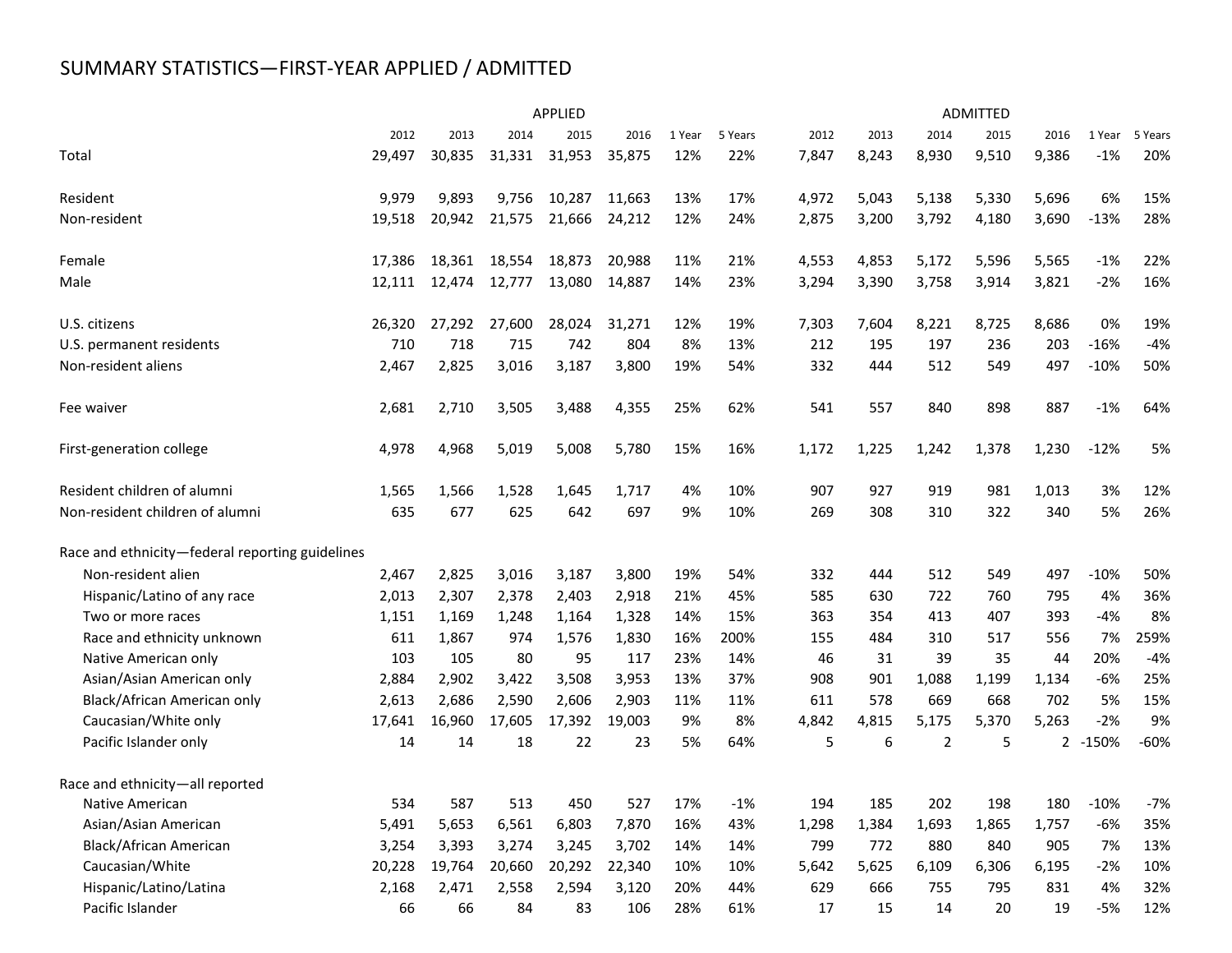# ADDITIONAL STATISTICS—FALL 2016 FIRST-YEAR CLASS

#### **INTENDED MAJOR BACKGROUND**

| Biology                                    | 20.6% | 50% of new first-year students were born in  |
|--------------------------------------------|-------|----------------------------------------------|
| Undecided                                  | 17.5% | 61% of the North Carolinians                 |
| <b>Business Administration</b>             | 11.0% | 4% of the out-of-state students              |
| Chemistry                                  | 5.0%  |                                              |
| Psychology                                 | 4.2%  | 9% were born outside the United States       |
| Computer Science                           | 3.8%  | 7% of the North Carolinians                  |
| <b>Political Science</b>                   | 3.5%  | 15% of the out-of-state students             |
| Economics                                  | 2.9%  |                                              |
| <b>Nursing</b>                             | 2.9%  | 8% speak a first language other than English |
| <b>Exercise and Sport Science</b>          | 2.3%  | 2% speak Mandarin as a first language        |
| Media and Journalism                       | 2.2%  | 2% speak Spanish as a first language         |
| Pharmacy                                   | 2.1%  |                                              |
| English                                    | 1.8%  | 32% self-reported fluency in two or more la  |
| <b>Global Studies</b>                      | 1.7%  |                                              |
| <b>Communication Studies</b>               | 1.5%  | 9% are only children                         |
| Biomedical and Health Sci Eng              | 1.5%  | 16% have three or more siblings              |
| <b>Mathematics</b>                         | 1.5%  |                                              |
| <b>Environmental Sciences</b>              | 1.4%  | 84% have at least one parent who earned a    |
| Physics                                    | 1.3%  | 46% have at least one parent who earned a    |
| History                                    | 0.9%  | 3% have no parent who earned a high-schor    |
| <b>CAREER INTEREST</b>                     |       | 35% have at least one parent who is a busin  |
| Physician                                  | 18.9% | 13%  school teacher or administrator         |
| <b>Business executive</b>                  | 9.5%  | 12%  full-time homemaker                     |
| Scientific researcher                      | 7.5%  | 8%  engineer                                 |
| Engineer                                   | 4.8%  | 7%  physician                                |
| Lawyer or judge                            | 4.4%  | 7%  salesperson or buyer                     |
| Writer or journalist                       | 2.9%  | 6%  computer programmer                      |
| Computer programmer                        | 2.9%  | 6%  nurse                                    |
| Therapist (physical, occupational, speech) | 2.7%  | 5%  accountant or actuary                    |
| Pharmacist                                 | 2.5%  | 5%  lawyer or judge                          |
| <b>Nurse</b>                               | 2.3%  | 4%  clerk                                    |
| Dentist                                    | 2.3%  | 3%  college teacher                          |
| Policymaker or government employee         | 2.1%  | 3%  skilled trades                           |
| Business owner or proprieter               | 2.0%  | 2%  military service                         |
| Clinical psychologist                      | 1.7%  | 2%  scientific researcher                    |
| Foreign service worker                     | 1.4%  | 2%  unskilled laborer                        |

| Biology                                    | 20.6% | 50% of new first-year students were born in North Carolina        |
|--------------------------------------------|-------|-------------------------------------------------------------------|
| Undecided                                  | 17.5% | 61% of the North Carolinians                                      |
| <b>Business Administration</b>             | 11.0% | 4% of the out-of-state students                                   |
| Chemistry                                  | 5.0%  |                                                                   |
| Psychology                                 | 4.2%  | 9% were born outside the United States                            |
| Computer Science                           | 3.8%  | 7% of the North Carolinians                                       |
| <b>Political Science</b>                   | 3.5%  | 15% of the out-of-state students                                  |
| <b>Economics</b>                           | 2.9%  |                                                                   |
| Nursing                                    | 2.9%  | 8% speak a first language other than English                      |
| <b>Exercise and Sport Science</b>          | 2.3%  | 2% speak Mandarin as a first language                             |
| Media and Journalism                       | 2.2%  | 2% speak Spanish as a first language                              |
| Pharmacy                                   | 2.1%  |                                                                   |
| English                                    | 1.8%  | 32% self-reported fluency in two or more languages                |
| <b>Global Studies</b>                      | 1.7%  |                                                                   |
| <b>Communication Studies</b>               | 1.5%  | 9% are only children                                              |
| Biomedical and Health Sci Eng              | 1.5%  | 16% have three or more siblings                                   |
| Mathematics                                | 1.5%  |                                                                   |
| <b>Environmental Sciences</b>              | 1.4%  | 84% have at least one parent who earned a college degree          |
| Physics                                    | 1.3%  | 46% have at least one parent who earned a graduate degree         |
| History                                    | 0.9%  | 3% have no parent who earned a high-school diploma                |
| <b>CAREER INTEREST</b>                     |       | 35% have at least one parent who is a business executive or owner |
| Physician                                  | 18.9% | 13%  school teacher or administrator                              |
| <b>Business executive</b>                  | 9.5%  | 12%  full-time homemaker                                          |
| Scientific researcher                      | 7.5%  | 8%  engineer                                                      |
| Engineer                                   | 4.8%  | 7%  physician                                                     |
| Lawyer or judge                            | 4.4%  | 7%  salesperson or buyer                                          |
| Writer or journalist                       | 2.9%  | 6%  computer programmer                                           |
| Computer programmer                        | 2.9%  | 6%  nurse                                                         |
| Therapist (physical, occupational, speech) | 2.7%  | 5%  accountant or actuary                                         |
| Pharmacist                                 | 2.5%  | 5%  lawyer or judge                                               |
| Nurse                                      | 2.3%  | 4%  clerk                                                         |
| Dentist                                    | 2.3%  | 3%  college teacher                                               |
| Policymaker or government employee         | 2.1%  | 3%  skilled trades                                                |
| Business owner or proprieter               | 2.0%  | 2%  military service                                              |
| Clinical psychologist                      | 1.7%  | 2%  scientific researcher                                         |
| Foreign service worker                     | 1.4%  | 2%  unskilled laborer                                             |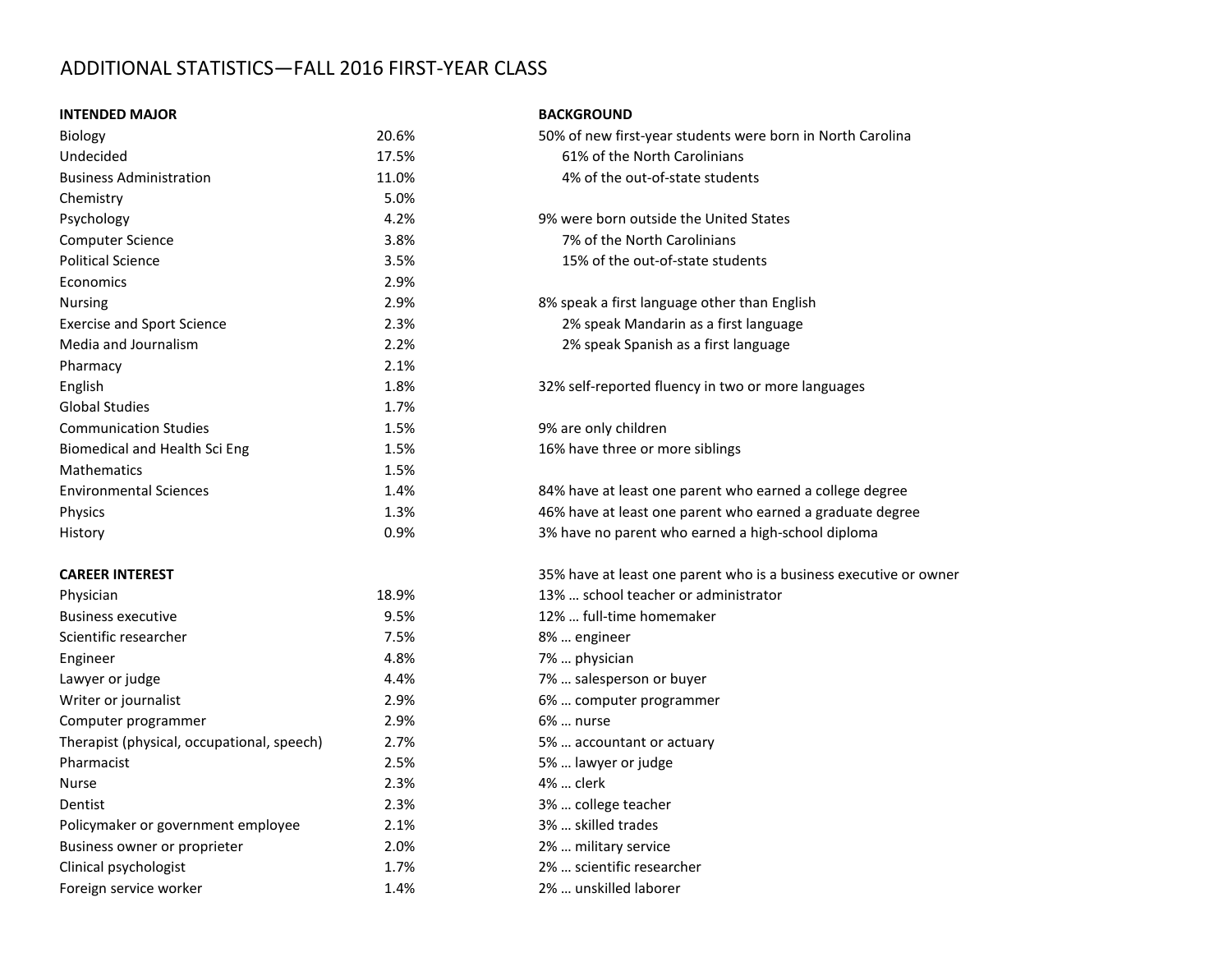# SUMMARY STATISTICS—FALL 2016 TRANSFER CLASS—ARTS AND SCIENCES

## Enrolled 725

| Resident                                        | 507 | 69.9% | Non-traditional                        | 76   | 10.5% |     |     |
|-------------------------------------------------|-----|-------|----------------------------------------|------|-------|-----|-----|
| Non-resident                                    | 218 | 30.1% |                                        |      |       |     |     |
|                                                 |     |       | Carolina Covenant                      | 128  | 17.7% |     |     |
| Female                                          | 379 | 52.3% | Need-based aid                         | 393  | 54.2% |     |     |
| Male                                            | 346 | 47.7% |                                        |      |       |     |     |
|                                                 |     |       | Military affiliated                    | 89   | 12.3% |     |     |
| U.S. citizens                                   | 648 | 89.4% | Military affiliated receiving benefits | 42   | 5.8%  |     |     |
| U.S. permanent residents                        | 37  | 5.1%  |                                        |      |       |     |     |
| Non-resident aliens                             | 40  | 5.5%  | Transferred from NC Community College  | 250  | 34.5% |     |     |
| Fee waiver                                      | 134 | 18.5% | C-STEP scholar                         | 57   | 7.9%  |     |     |
| First-generation college                        | 212 | 29.2% | First-year transfer                    | 141  | 19.4% |     |     |
|                                                 |     |       | Sophomore transfer                     | 321  | 44.3% |     |     |
| Children of alumni                              | 89  | 12.3% | Junior transfer                        | 263  | 36.3% |     |     |
| Race and ethnicity-federal reporting guidelines |     |       | College GPA                            |      |       |     |     |
| Non-resident alien                              | 40  | 5.5%  | 25th percentile                        | 3.6  |       |     |     |
| Hispanic/Latino of any race                     | 94  | 13.0% | 75th percentile                        | 3.9  |       |     |     |
| Two or more races                               | 41  | 5.7%  |                                        |      |       |     |     |
| Race and ethnicity unknown                      | 24  | 3.3%  | SAT reported                           | 340  | 46.9% |     |     |
| Native American only                            | 3   | 0.4%  | Of those reporting SAT-                | CR+M | CR    | M   | WF  |
| Asian/Asian American only                       | 62  | 8.6%  | 25th percentile                        | 1080 | 530   | 550 | 520 |
| Black/African American only                     | 53  | 7.3%  | 75th percentile                        | 1310 | 650   | 660 | 640 |
| Caucasian/White only                            | 408 | 56.3% |                                        |      |       |     |     |
| Pacific Islander only                           | 0   | 0.0%  | <b>ACT reported</b>                    | 268  | 37.0% |     |     |
|                                                 |     |       | Of those reporting ACT-                | ACT  |       |     |     |
| Race and ethnicity-all reported                 |     |       | 25th percentile                        | 23   |       |     |     |
| Native American                                 | 21  | 2.9%  | 75th percentile                        | 29   |       |     |     |
| Asian/Asian American                            | 108 | 14.9% |                                        |      |       |     |     |
| Black/African American                          | 78  | 10.8% | Either SAT or ACT reported             | 457  | 63.0% |     |     |
| Caucasian/White                                 | 513 | 70.8% | Highest score reported on SAT scale-   | CR+M |       |     |     |
| Hispanic/Latino/Latina                          | 100 | 13.8% | 25th percentile                        | 1110 |       |     |     |
| Pacific Islander                                | 3   | 0.4%  | 75th percentile                        | 1330 |       |     |     |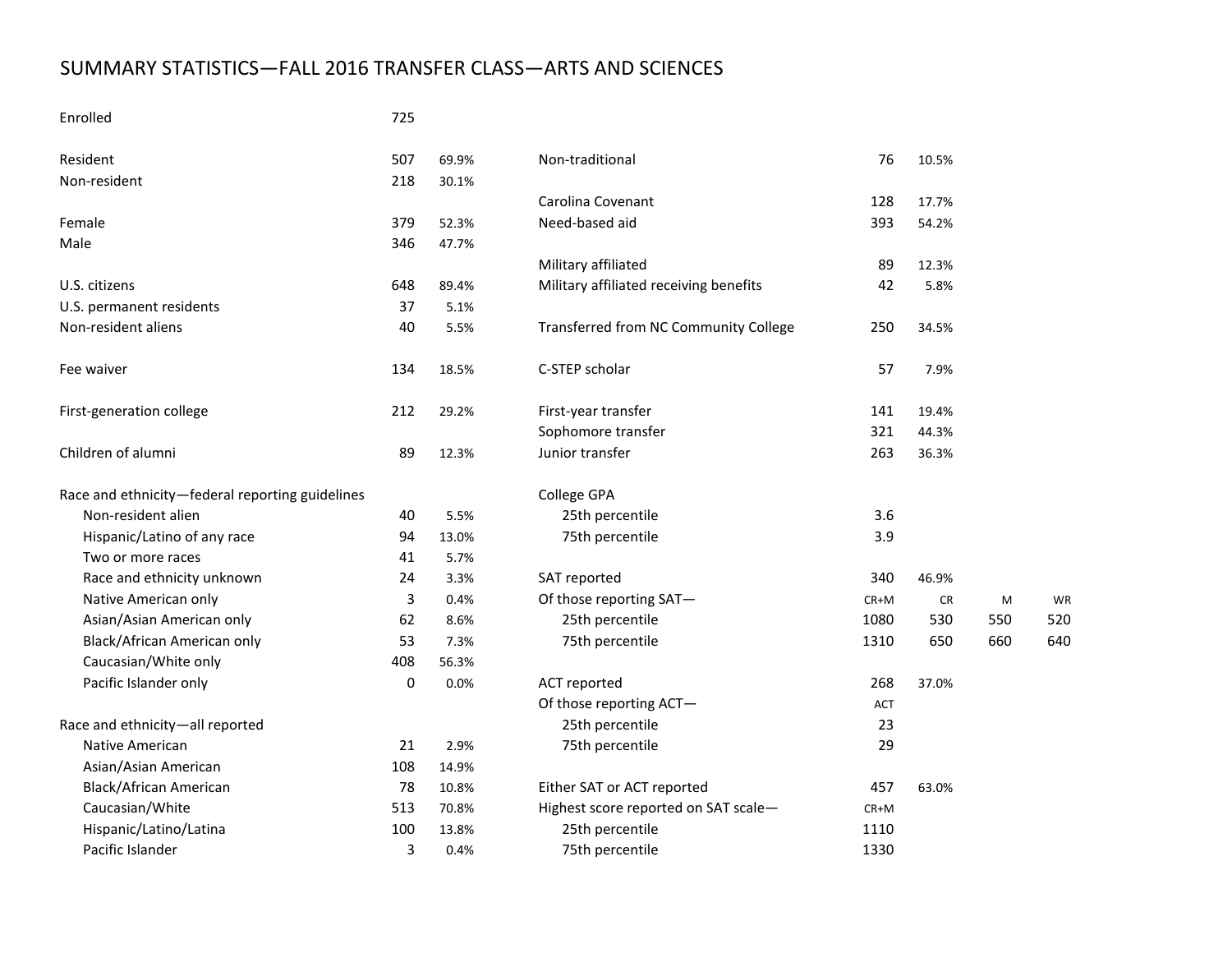# ADDITIONAL STATISTICS—FALL 2016 TRANSFER CLASS—ARTS AND SCIENCES

#### **INTENDED MAJOR BACKGROUND**

| Biology                           | 16.7% | 35% of new transfer students were born in North Card |
|-----------------------------------|-------|------------------------------------------------------|
| Economics                         | 9.5%  | 49% of the North Carolinians                         |
| <b>Business Administration</b>    | 9.1%  | 1% of the out-of-state students                      |
| Psychology                        | 5.9%  |                                                      |
| <b>Computer Science</b>           | 5.7%  | 20% were born outside the United States              |
| <b>Exercise and Sport Science</b> | 5.2%  | 14% of the North Carolinians                         |
| <b>Political Science</b>          | 5.0%  | 34% of the out-of-state students                     |
| Chemistry                         | 4.8%  |                                                      |
| <b>Communication Studies</b>      | 3.4%  | 17% speak a first language other than English        |
| <b>Mathematics</b>                | 3.0%  | 6% speak Spanish as a first language                 |
| Media and Journalism              | 3.0%  | 4% speak Mandarin as a first language                |
| Undecided                         | 2.6%  |                                                      |
| <b>Global Studies</b>             | 2.5%  | 38% self-reported fluency in two or more languages   |
| English                           | 2.3%  |                                                      |
| Management and Society            | 1.8%  | 13% are only children                                |
| History                           | 1.5%  | 18% have three or more siblings                      |
| Sociology                         | 1.4%  |                                                      |
| Linguistics                       | 1.1%  | 73% have at least one parent who earned a college de |
| <b>Public Policy</b>              | 1.1%  | 32% have at least one parent who earned a graduate   |
| Studio Art                        | 1.1%  | 5% have no parent who earned a high-school diploma   |
|                                   |       |                                                      |

| Biology                           | 16.7% | 35% of new transfer students were born in North Carolina  |
|-----------------------------------|-------|-----------------------------------------------------------|
| <b>Economics</b>                  | 9.5%  | 49% of the North Carolinians                              |
| <b>Business Administration</b>    | 9.1%  | 1% of the out-of-state students                           |
| Psychology                        | 5.9%  |                                                           |
| Computer Science                  | 5.7%  | 20% were born outside the United States                   |
| <b>Exercise and Sport Science</b> | 5.2%  | 14% of the North Carolinians                              |
| <b>Political Science</b>          | 5.0%  | 34% of the out-of-state students                          |
| Chemistry                         | 4.8%  |                                                           |
| <b>Communication Studies</b>      | 3.4%  | 17% speak a first language other than English             |
| <b>Mathematics</b>                | 3.0%  | 6% speak Spanish as a first language                      |
| Media and Journalism              | 3.0%  | 4% speak Mandarin as a first language                     |
| Undecided                         | 2.6%  |                                                           |
| Global Studies                    | 2.5%  | 38% self-reported fluency in two or more languages        |
| English                           | 2.3%  |                                                           |
| Management and Society            | 1.8%  | 13% are only children                                     |
| History                           | 1.5%  | 18% have three or more siblings                           |
| Sociology                         | 1.4%  |                                                           |
| Linguistics                       | 1.1%  | 73% have at least one parent who earned a college degree  |
| <b>Public Policy</b>              | 1.1%  | 32% have at least one parent who earned a graduate degree |
| Studio Art                        | 1.1%  | 5% have no parent who earned a high-school diploma        |

26% have at least one parent who is a business executive or owner

11% … school teacher or administrator

- 9% … full-time homemaker
- 8% … engineer
- 7% … salesperson or buyer
- 7% … unskilled laborer
- 6% … nurse
- 5% … clerk
- 5% … skilled trades
- 4% … lawyer or judge
- 4% … physician
- 3% … accountant or actuary
- 3% … college teacher
- 3% … computer programmer
- 3% … military service
- 3% … social worker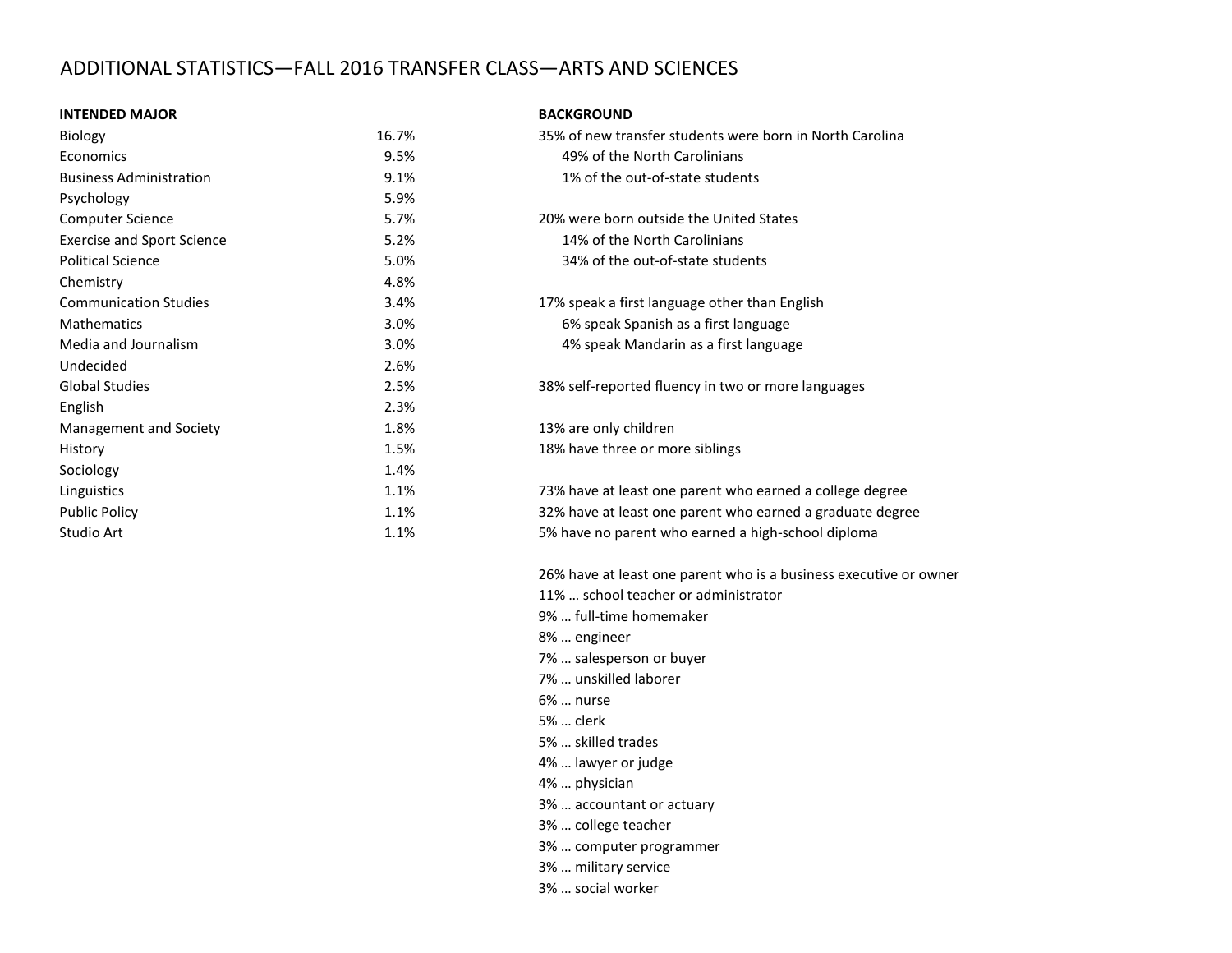# SUMMARY STATISTICS—ALL FALL 2016 NEW STUDENTS, FIRST-YEAR AND TRANSFER

# Total enrolled 4,953

| Resident                                        | 4,013 | 81.0% | Need-based aid                              | 1,821  | 36.8% |     |     |
|-------------------------------------------------|-------|-------|---------------------------------------------|--------|-------|-----|-----|
| Non-resident                                    | 940   | 19.0% | Merit-based aid                             | 171    | 3.5%  |     |     |
|                                                 |       |       | Carolina Covenant                           | 675    | 13.6% |     |     |
| Female                                          | 2,918 | 58.9% |                                             |        |       |     |     |
| Male                                            | 2,035 | 41.1% | Military-affiliated                         | 397    | 8.0%  |     |     |
|                                                 |       |       | Military-affiliated receiving benefits      | 101    | 2.0%  |     |     |
| U.S. citizens                                   | 4,695 | 94.8% |                                             |        |       |     |     |
| U.S. permanent residents                        | 129   | 2.6%  | Talent in athletics, music, or dramatic art | 170    | 3.4%  |     |     |
| Non-resident aliens                             | 129   | 2.6%  |                                             |        |       |     |     |
|                                                 |       |       | High-school rank in class reported          | 3,425  | 69.2% |     |     |
| Fee waiver                                      | 618   | 12.5% | Of those reporting rank in class-           |        |       |     |     |
|                                                 |       |       | Top 10 percent                              | 2,454  | 71.6% |     |     |
| First-generation college                        | 919   | 18.6% | Second 10 percent                           | 543    | 15.9% |     |     |
|                                                 |       |       | Top 10                                      | 1,356  | 39.6% |     |     |
| Resident children of alumni                     | 726   | 14.7% | 1st                                         | 232    | 6.8%  |     |     |
| Non-resident children of alumni                 | 155   | 3.1%  | 2 <sub>nd</sub>                             | 176    | 5.1%  |     |     |
| Race and ethnicity-federal reporting guidelines |       |       | High school GPA reported                    | 4,376  | 88.4% |     |     |
| Non-resident alien                              | 129   | 2.6%  | Of those reporting GPA-                     |        |       |     |     |
| Hispanic/Latino of any race                     | 389   | 7.9%  | 4.0 or higher                               | 3,908  | 89.3% |     |     |
| Two or more races                               | 218   | 4.4%  | 25th percentile                             | 4.39   |       |     |     |
| Race and ethnicity unknown                      | 216   | 4.4%  | 75th percentile                             | 4.87   |       |     |     |
| Native American only                            | 24    | 0.5%  |                                             |        |       |     |     |
| Asian/Asian American only                       | 510   | 10.3% | SAT reported                                | 3,336  | 67.4% |     |     |
| Black/African American only                     | 398   | 8.0%  | Of those reporting SAT-                     | $CR+M$ | CR    | M   | WF  |
| Caucasian/White only                            | 3,069 | 62.0% | 25th percentile                             | 1190   | 590   | 600 | 570 |
| Pacific Islander only                           | 0     | 0.0%  | 75th percentile                             | 1400   | 690   | 710 | 690 |
| Race and ethnicity-all reported                 |       |       | <b>ACT</b> reported                         | 3,583  | 72.3% |     |     |
| <b>Native American</b>                          | 100   | 2.0%  | Of those reporting ACT-                     | ACT    |       |     |     |
| Asian/Asian American                            | 717   | 14.5% | 25th percentile                             | 27     |       |     |     |
| Black/African American                          | 522   | 10.5% | 75th percentile                             | 32     |       |     |     |
| Caucasian/White                                 | 3,526 | 71.2% |                                             |        |       |     |     |
| Hispanic/Latino/Latina                          | 403   | 8.1%  | Either SAT or ACT reported                  | 4,685  | 94.6% |     |     |
| Pacific Islander                                | 9     | 0.2%  | Highest score reported on SAT scale-        | $CR+M$ |       |     |     |
|                                                 |       |       | 25th percentile                             | 1230   |       |     |     |
|                                                 |       |       | 75th percentile                             | 1420   |       |     |     |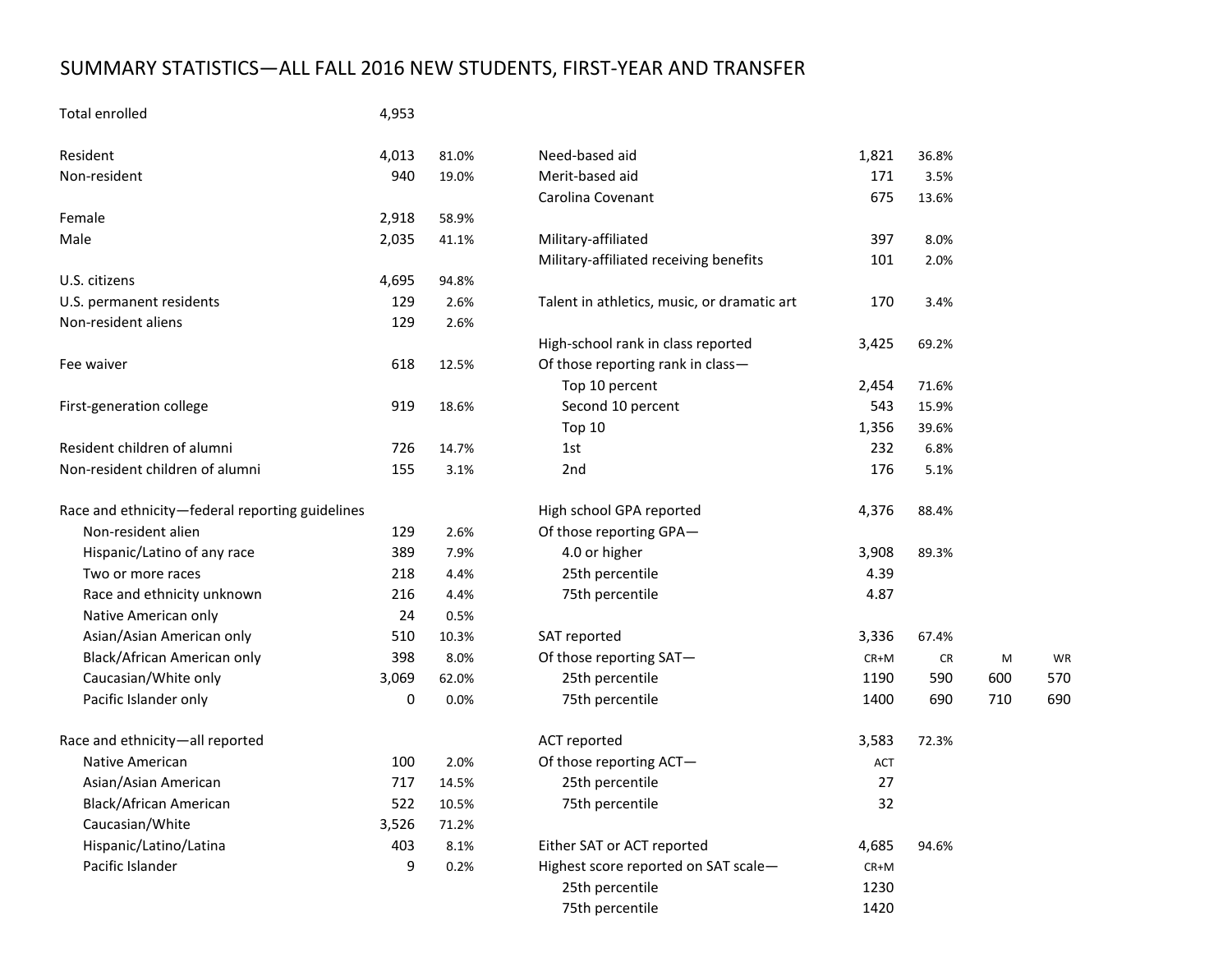# **Summary Statistics—Key Terms**

The data summarized in this report have been validated by the Office of Undergraduate Admissions. In keeping with University policy and practice, and in order to protect the privacy and other rights of individual students, this report does not include aggregate academic data for groups with five or fewer students.

**Fall 2016 first-year class.** First-year students who enrolled at the University for the first time during Fall 2016 semester and remained enrolled as of the census date, which was the 10th day of class. Students who enrolled for the first time in the preceding Summer term are included; those who enrolled for the first time in the preceding Spring term are not.

**Resident/non-resident.** The residency status of each student, as determined under North Carolina law and using guidelines established by the UNC system. The figures reported here include the impact of the so-called Scholarship Provision, the state law by which non-residents who receive full academic scholarships may be counted as residents.

**Fee-waiver**. Students who requested and were granted a waiver of the application fee. The Univer-sity accepts fee-waiver requests that follow guidelines established by the [College Board](https://professionals.collegeboard.com/guidance/applications/fee-waivers) or the National [Association for College Admission Counseling,](http://www.nacacnet.org/studentinfo/feewaiver/Pages/default.aspx) as well as those submitted by school counselors who attest to their students' financial circumstances.

**First-generation college.** Students for whom neither parent has earned a bachelor's degree.

**Children of alumni**. Any student whose parent, step-parent, or legal guardian attended the University for at least one Fall or Spring semester, whether or not the parent, step-parent, or legal guardian earned a degree.

**Race and ethnicity—federal reporting guidelines.** In 2010 the U.S. Department of Education implemented new guidelines for the reporting of race and ethnicity. Under these guidelines, colleges and universities are required to ask students one question about their ethnicity and a second question about their race. Students cannot be required to answer either question and may choose not to respond. The ethnicity question offers students two choices: Hispanic/Latino or Not Hispanic/Latino. The race question offers students multiple choices and specifies that students may choose all that apply. These guidelines require that colleges and universities report:

- non-resident aliens (that is, global or international students) separately from U.S. citizens and U.S. permanent residents;
- Hispanic/Latino/Latina students separately, regardless of whether they also identify one or more races; and
- all students who report more than one race as a single group, "Two or more races," without reporting the races these students specify.

**Race and ethnicity—all reported.** Because federal reporting guidelines result in incomplete information about the races and ethnicities reported by applicants for admission, the Office of Undergraduate Admissions has developed an alternate method of reporting as a complement to the federal guidelines. This alternate method includes all applicants regardless of their citizenship and summarizes all of the races and ethnicities that students report. Since some students identified themselves as more than one race or ethnicity, the responses exceed the total number of students in the entering class.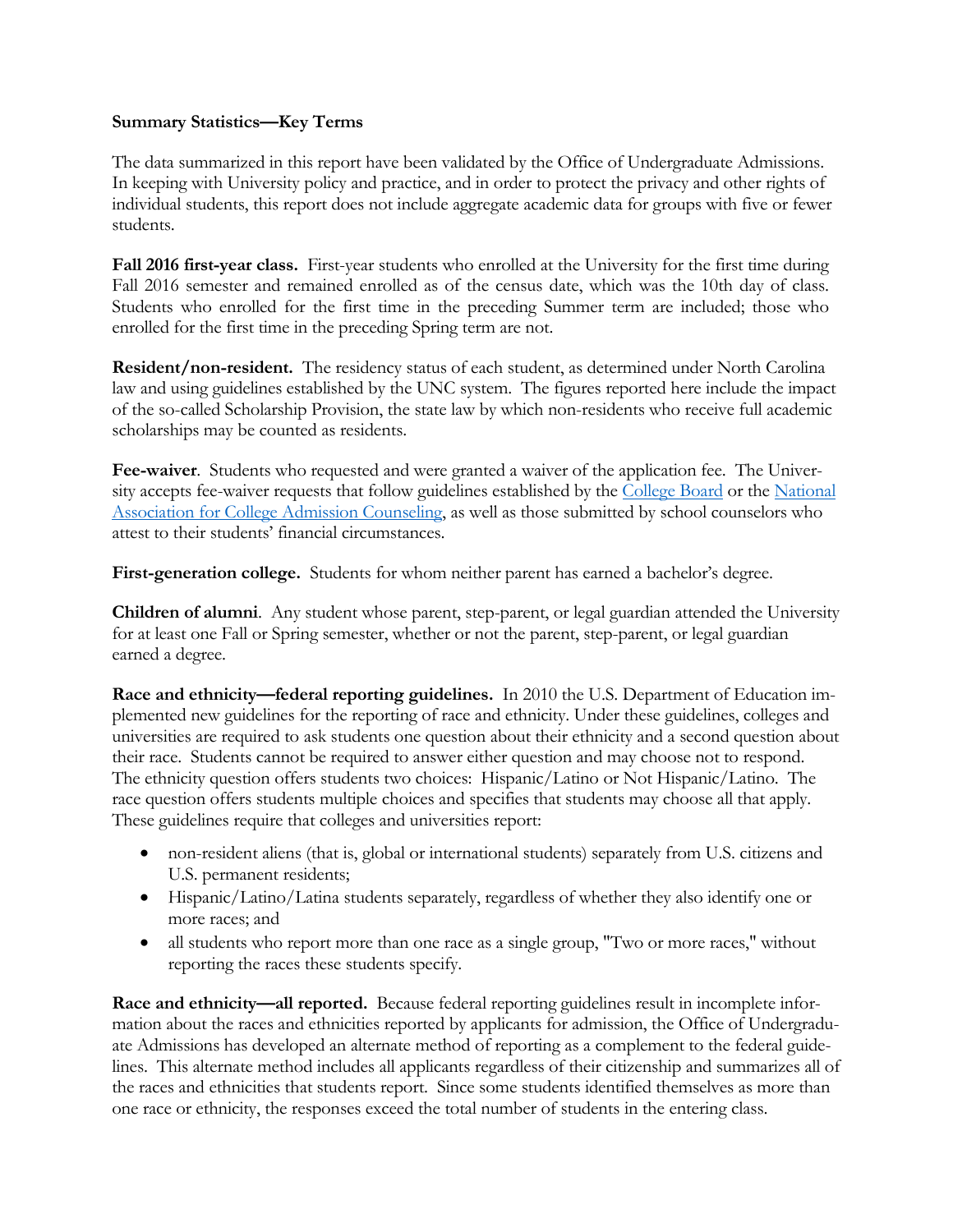**Need-based aid.** Students receiving need-based financial aid in the form of loans, work-study, or grants.

**Merit-based aid.** Students receiving merit-based aid, excluding athletic scholarships.

**Military-affiliated.** Any student who self-identified as currently or previously serving in the United States military, or as a dependent or spouse of someone currently or previously serving.

**Military-affiliated receiving benefits.** Any military-affiliated student who applied for and received federal aid through the U.S. Department of Veterans Affairs.

**Carolina Covenant.** Students who entered the University as [Carolina Covenant Scholars.](http://carolinacovenant.unc.edu/) 

**Talent in athletics, music, or dramatic art.** Students who enrolled at the University through the special-talent policies and procedures approved by the Board of Governors, the Board of Trustees, the Advisory Committee on Undergraduate Admissions, and/or the faculty Committee on Special Talent.

**Rank in class.** High-school rank in class as reported by the student's high school. The results only include official ranks reported by students' high schools. To maintain the integrity of admissions data, the Office of Undergraduate Admissions does not estimate ranks when high schools do not provide them.

**GPA.** High-school grade-point average as reported by the student's high school. The results only include official GPAs reported by students' high school, and only when the school reports GPAs on a 4.0 scale; no estimated GPAs are included. To maintain the integrity of admissions data, the Office of Undergraduate Admissions does not estimate GPAs when high schools do not provide them, and it does not recalculate GPAs when high schools provide them on anything other than a 4.0 scale.

**25th percentile.** The value below which 25 percent of all the values in the group fall.

**75th percentile.** The value below which 75 percent of all the values in the group fall.

**SAT reported.** Students who submitted official results from the SAT. The 25<sup>th</sup> and 75<sup>th</sup> percentiles are calculated for all students who submitted SAT scores, using the highest score earned by each student reporting a score.

**ACT reported.** Students who submitted official results from the ACT. The  $25<sup>th</sup>$  and  $75<sup>th</sup>$  percentile composite scores are calculated for all students who submitted ACT scores, using the highest score earned by each student reporting a score.

**Either SAT or ACT reported.** Highest official score earned by each student on either the SAT (Critical Reading and Math combined) or the ACT Composite, with the ACT Composite converted to the SAT Critical Reading and Math scale using the [standard concordance table](http://research.collegeboard.org/sites/default/files/publications/2012/7/researchnote-2009-40-act-sat-concordance-tables.pdf) approved by the College Board and ACT. This method of summarizing test scores best represents the way that scores are used by the University. Under [guidelines for standardized testing](http://admissions.unc.edu/files/2013/09/Guidelines_for_Standardized_Testing.pdf) approved by the Advisory Committee on Undergraduate Admissions, when any candidate for admission submits results from both the SAT and the ACT, the University considers the test with the stronger results.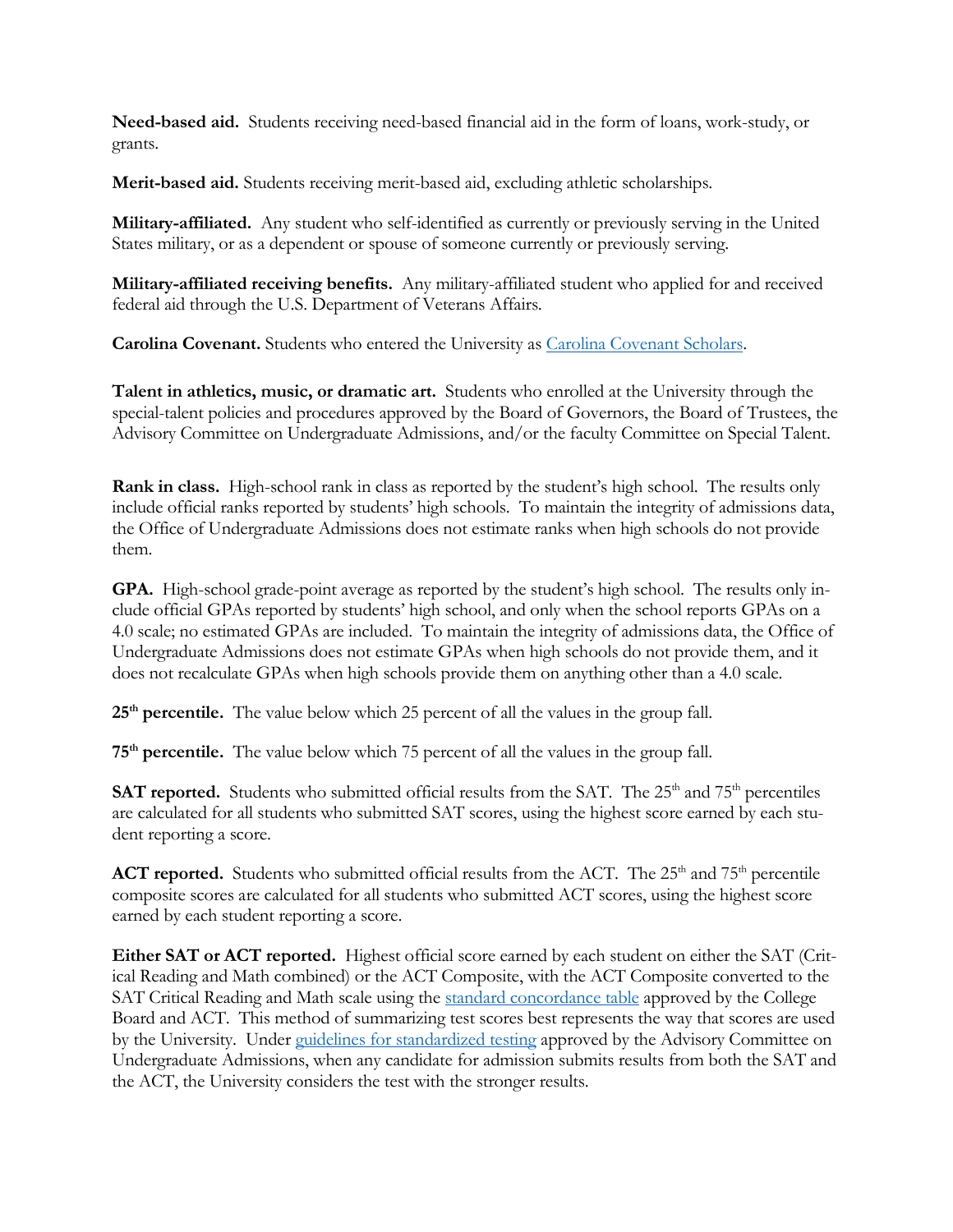# **Transfer Summary Statistics—Additional Key Terms**

**Fall 2016 transfer class.** Transfer students who enrolled at the University for the first time during Fall 2016 semester and remained enrolled as of the census date, which was the 10th day of class. Students who enrolled for the first time in the preceding Summer term are included; those who enrolled for the first time in the preceding Spring term are not. In keeping with federal reporting guidelines, UNC-Chapel Hill considers as a candidate for transfer admission any student who has enrolled in college after graduating from high school.

**Non-traditionally aged.** Students who are 25 years old or older on the first day of their first semester at UNC-Chapel Hill.

**North Carolina community colleges.** Students who were attending any of the 58 colleges in the North Carolina Community College System at the time they applied for admission to UNC-Chapel Hill.

**C-STEP.** Students who entered UNC-Chapel Hill as members of the [Carolina Student Transfer Ex](http://admissions.unc.edu/apply/transfer-students/carolina-student-transfer-excellence-program-c-step/)[cellence Program,](http://admissions.unc.edu/apply/transfer-students/carolina-student-transfer-excellence-program-c-step/) which offers guaranteed admission, as well as transition and support services, to low- and moderate-income students enrolled at nine partner community colleges.

**First-year transfer**. Students who enter the University with fewer than 30 transferable hours.

**Sophomore transfer**. Students who enter the University with 30-59 transferable hours.

**Junior transfer.** Students who enters the University with 60 or more transferable hours.

**College GPA.** Cumulative grade-point average earned for all college and university courses attempted after graduating from high school.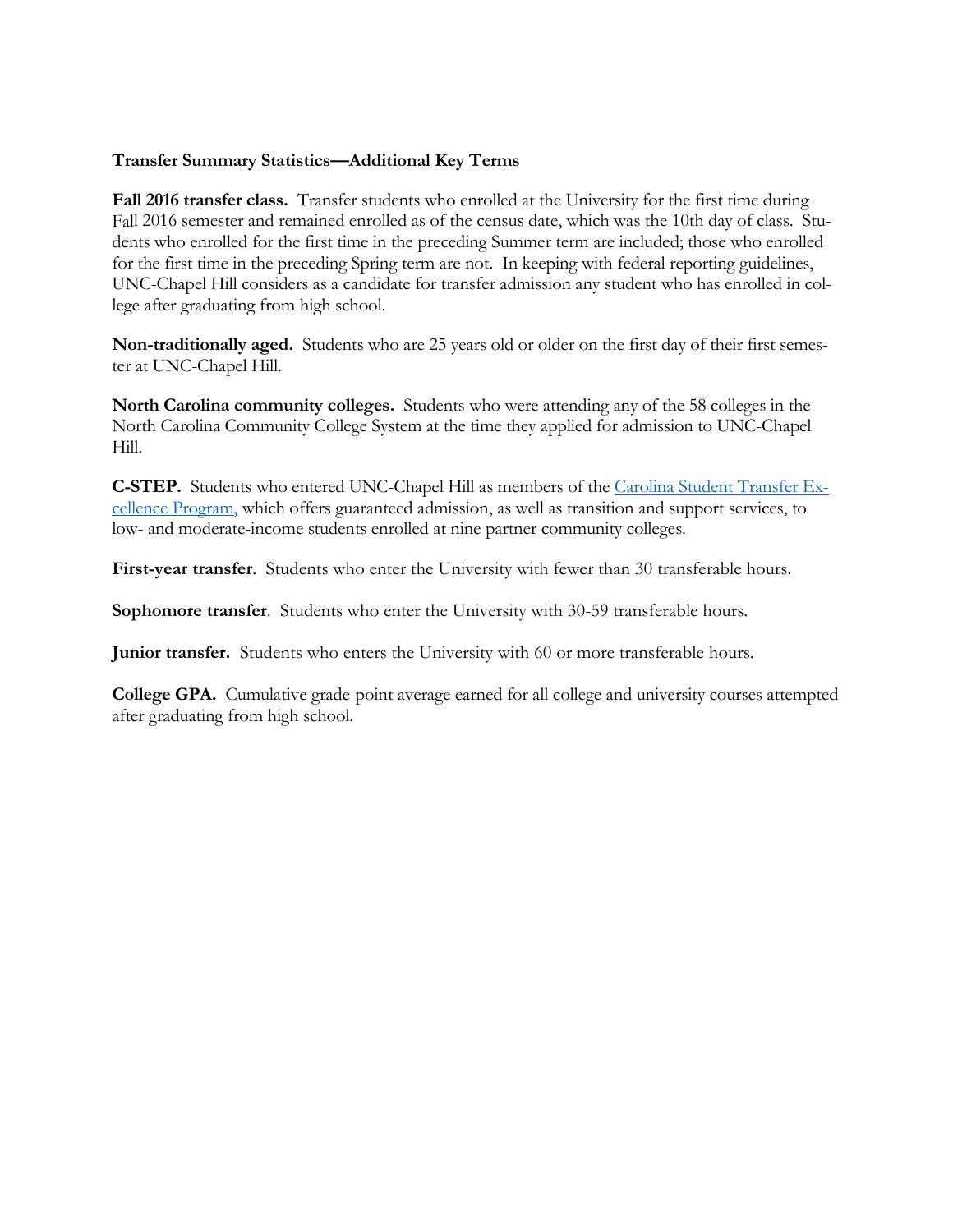# ENROLLING STUDENT-ATHLETES—CLASS ENTERING 2016

# **Introduction**

The [Office of Undergraduate Admissions](http://admissions.unc.edu/) has the final decision-making authority for all candidates for undergraduate admission to the University of North Carolina at Chapel Hill. The admissions office follows policies established by the Board of Governors of the University of North Carolina system and by the Board of Trustees of UNC-Chapel Hill. By trustee policy, the admis-sions office also applies procedures approved by the Advisory Committee on [Undergraduate](http://faccoun.unc.edu/committees-2/appointed-committees/undergraduate-admissions-committee/) [Admissions,](http://faccoun.unc.edu/committees-2/appointed-committees/undergraduate-admissions-committee/) an appointed committee of **Faculty Council**.

[Trustee](http://www.catalog.unc.edu/admissions/undergraduate/#admissionspolicytext) policy provides for the admission of students who "give evidence of possessing special talents for University programs requiring such special talents." The Advisory Committee has approved intercollegiate athletics as one such program and has allocated 160 spaces in each entering first-year class, on average, for students who will participate. In addition to these 160 student-athletes, each year other student-athletes apply and are admitted competitively and without specific consideration of their talent in athletics. Taken together, all student-athletes typically comprise 5 percent of the entering first-year class each year.

All candidates for undergraduate admission, including all prospective student-athletes, are evaluated comprehensively by the admissions office. In conducting these evaluations, the office is guided by the Advisory Committee's *[Statement on the Evaluation of Candidates](http://admissions.unc.edu/files/2013/09/Statement_on_the_Evaluation_of_Candidates.pdf)* and *[Guidelines](http://admissions.unc.edu/files/2013/09/Guidelines_for_Standardized_Testing.pdf)  [for Standardized Testing](http://admissions.unc.edu/files/2013/09/Guidelines_for_Standardized_Testing.pdf)*. The primary criterion for admission is the student's capacity to succeed academically at the University. Beyond this criterion, there is no formula for admission and no fixed standard that every student must meet. Rather, as the Advisory Committee has instructed in its *Statement*, the admissions office "evaluate[s] individual candidates rigorously, holistically, and sympathetically" and in light of "the ways in which each candidate will likely contribute to the kind of campus community that will enable the University to fulfill its mission." This kind of individualized evaluation requires careful attention to quantitative measures such as test scores, as well as nuanced understanding, informed by research, of what those measures do and do not predict. But it also requires consideration of qualities that cannot be easily measured, including, in the words of the *Statement*, "intellect, talent, curiosity, and creativity; leadership, kindness, and courage; honesty, perseverance, perspective, and diversity." Finally, this method of evaluation, in the words of the *Statement*, requires that the admissions office consider "not only the achievements and potential of each applicant," but also "the context within which achievements have been realized and potential forged."

# **Committee on Special Talent**

Under guidelines established by the Advisory Committee in 2012, the admissions office may offer admission to special-talent students provided they have predicted first-year grade-point averages (PGPA) of 2.3 or higher, fulfill the course and admissions requirements of the University of North Carolina system, and meet the same community standards for behavior that all admitted students must meet.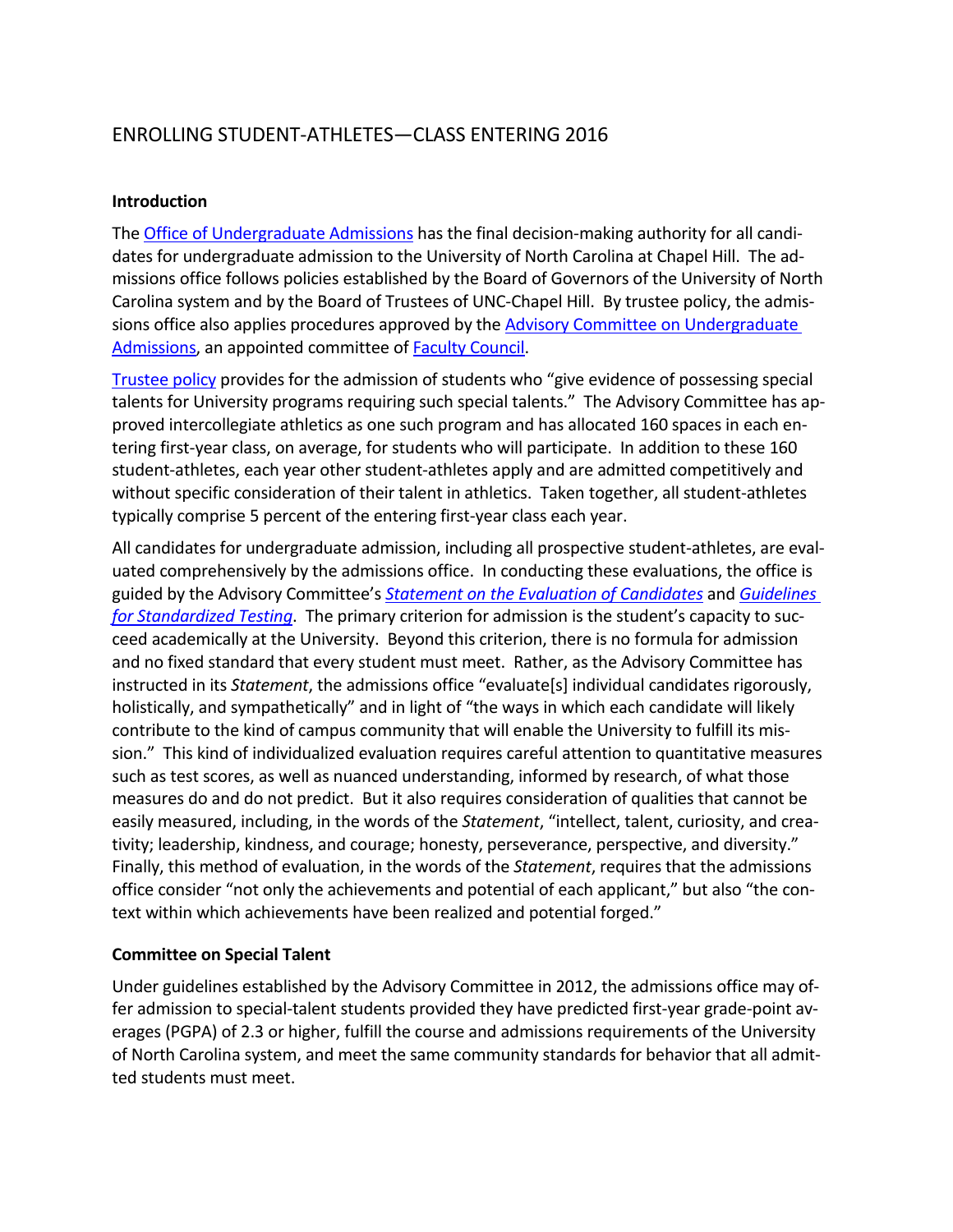Special-talent students who do not fulfill all of these expectations may be offered admission only if they are reviewed by the Committee on Special Talent, a faculty group established by the Advisory Committee. The charge, procedures, and [membership](http://faccoun.unc.edu/committees-2/appointed-committees/undergraduate-admissions-committee/committee-on-special-talent/) of the Committee on Special Talent are approved by the Advisory Committee and published on the Faculty Council website. By charter, a majority of the committee's voting members must be tenured or tenure-track faculty members in the College of Arts and Sciences. For special-talent students enrolling in 2016, the committee consisted of seven members, including four who were tenured professors in the College.

### **Preliminary Evaluations – Applications – Admissions**

In 2016 the University enrolled a total of 201 new first-year student-athletes—149 through the special-talent provisions outlined above and another 52 through competitive review and without specific consideration of their talent in athletics.

To yield this class of student-athletes, 473 candidates were presented by the athletics department for preliminary evaluation for admission on the basis of their courses, grades, test scores, and other information. As a result of these preliminary evaluations, the admissions office advised the athletics department that some prospective students would not be admitted if they applied; the athletics department chose not to recommend other students for admission; and still other students chose not to apply to UNC-Chapel Hill and instead pursued admission to

other colleges and universities. Of the 473 students presented for preliminary evaluation, 270 subsequently applied for admission, and 219 were admitted. Thirtyfive of the 473 students were identified as requiring review by the Committee on Special Talent; of these 35 students, 19 applied for admission, and 13 were admitted. The chart at right summarizes these results.



### **About This Report**

This document is the fourth annual report on the admissions credentials of enrolling first-year student-athletes. The current report follows the same format of the first three reports, which described the classes entering in [2013,](http://facultygov.sites.unc.edu/files/2010/10/UAD2012-2013.pdf) [2014,](http://facultygov.sites.unc.edu/files/2010/10/UAD2013-2014_CORRECTED.pdf) an[d 2015,](http://facultygov.sites.unc.edu/files/2010/10/UAD2014-15.pdf) respectively. The current report uses the same data definitions as the previous reports, although some of the definitions have been edited for clarity from year to year. All reports are published on the **Faculty Council and [Caro](http://carolinacommitment.unc.edu/)**[lina Commitment](http://carolinacommitment.unc.edu/) websites.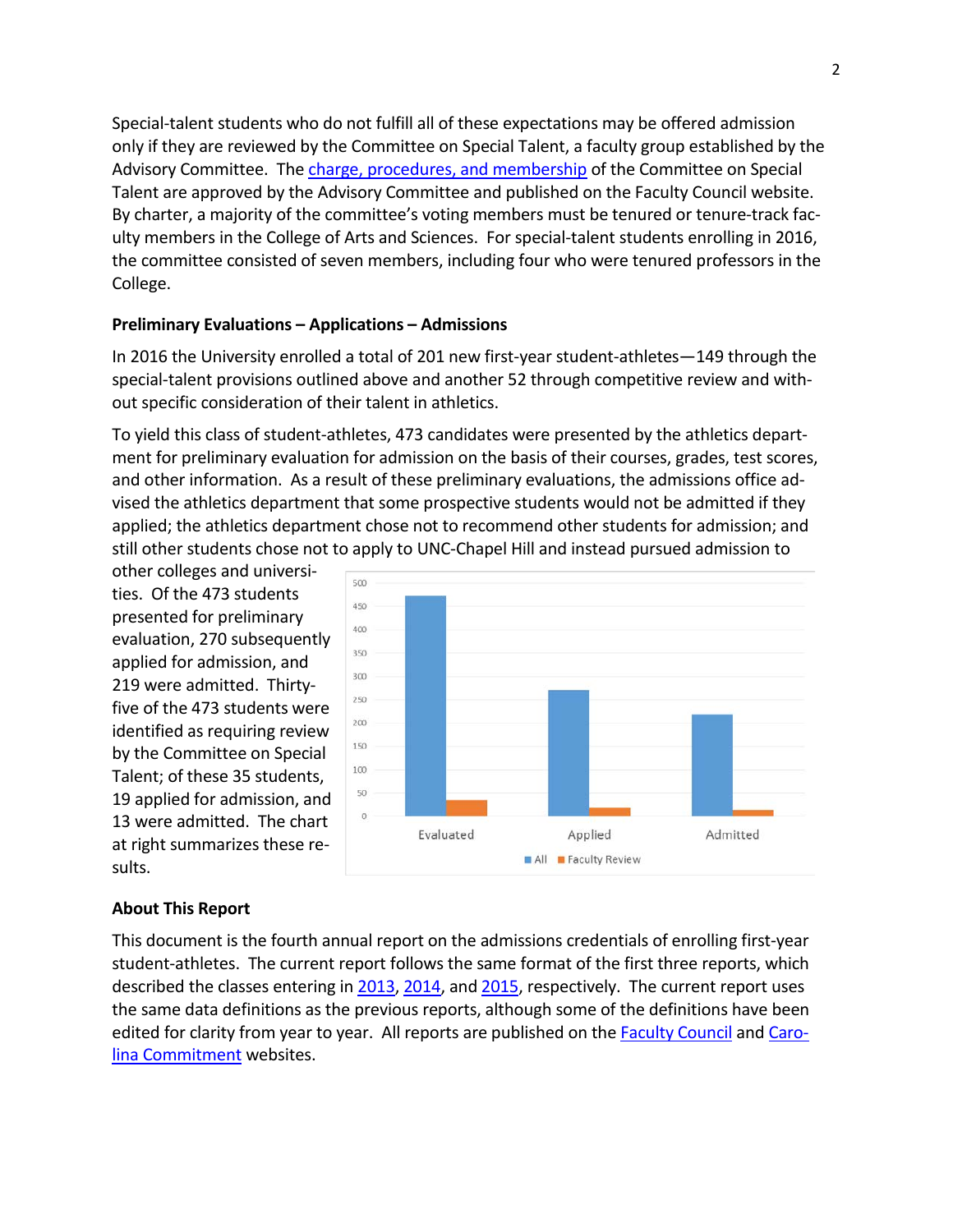The first report was developed by a working group of faculty members and administrators at the request of the Advisory Committee on Undergraduate Admissions, the Office of Undergraduate Admissions, and the Department of Athletics. The group was charged with developing a report that would foster transparency; protect the privacy of individual students; provide context for campus and national conversations about the academic preparation and success of student-athletes; enable assessment of admissions and other academic processes; disaggregate information meaningfully and fairly; encourage ongoing improvement; and provide leadership. The approach that the group recommended was subsequently approved by the Advisory Committee, which presented the first report to Faculty Council in April 2014.

As the working group noted in the first report, any summary of admissions statistics offers at best a partial portrait, given the wide range of qualities that the University considers in admissions, most of which cannot be quantified. This report, like the three previous editions, focuses on the two credentials—test scores and high-school grade-point averages—that are most easily summarized. These two credentials together predict less than a third of the variance in the eventual academic performance of students who enroll. Other factors—including the personal qualities enumerated in the *[Statement on the Evaluation of Candidates](http://admissions.unc.edu/files/2013/09/Statement_on_the_Evaluation_of_Candidates.pdf)* and assessed through comprehensive review—account for the rest.

## **Comparisons**

Because data about athletics admissions are not widely available, it is difficult if not impossible to compare in detail the credentials of the student-athletes described in this report to those of student-athletes at other universities. Limited comparisons of previous entering classes with those of other UNC-system schools are made possible by the intercollegiate athletics report that is presented annually to the Board of Governors, the most recent of which is for the academic year [2014-2015.](http://www.northcarolina.edu/apps/bog/doc.php?id=50200&code=bog) Please note that the information in Board of Governors reports cannot be compared directly to the data contained in the current report, since the reports cover different periods of time and use different data definitions.

It is possible to compare the 2016 class with those that entered in previous years. The table at

right applies the current framework for student-athlete admissions, based upon predicted first-year grade-point average and first implemented for students enrolling in 2013, retrospectively to the classes that entered between 2006 and 2012. The results enable comparisons on identical criteria across the last eleven entering classes of special-talent student-athletes.

Because most colleges and universities report the test scores of their student bodies to the U.S. Department of Education, it is also possible to compare those scores to the scores earned by UNC-Chapel Hill student-athletes. Among

|      | <b>All Special-Talent</b><br><b>Student-Athletes</b> | <b>Requiring Faculty</b><br><b>Review</b> |     |
|------|------------------------------------------------------|-------------------------------------------|-----|
| 2006 | 157                                                  | 29                                        | 18% |
| 2007 | 156                                                  | 28                                        | 18% |
| 2008 | 152                                                  | 17                                        | 11% |
| 2009 | 159                                                  | 30                                        | 19% |
| 2010 | 148                                                  | 16                                        | 11% |
| 2011 | 163                                                  | 23                                        | 14% |
| 2012 | 167                                                  | 23                                        | 14% |
| 2013 | 154                                                  | 14                                        | 9%  |
| 2014 | 147                                                  | 9                                         | 6%  |
| 2015 | 152                                                  | 9                                         | 6%  |
| 2016 | 149                                                  | 13                                        | 9%  |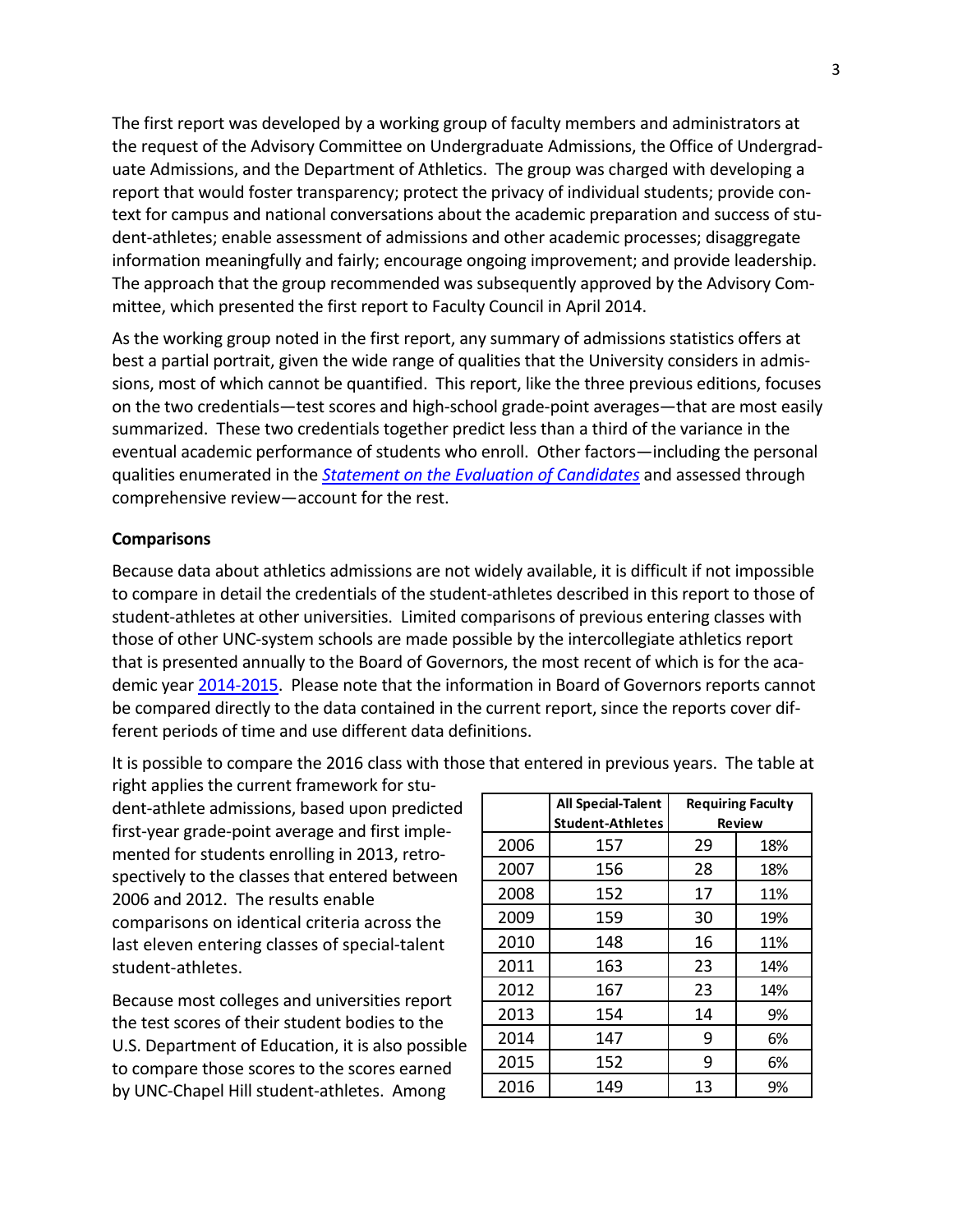the 201 student-athletes who enrolled at the University in 2016, the 25th percentile test score was 1030, and the 75th percentile was 1300. In comparison, in 2014-2015, the last year for which the Department of Education has published data, the median 25th percentile SAT score for the undergraduate student bodies at 42 public and private not-for-profit four-year institutions in North Carolina was 875, and the median 75th percentile score was 1125. Among UNCsystem institutions, the median 25th percentile was 955, and the median 75th percentile was 1130. Among the 32 public universities in the Association of American Universities that reported SAT scores, the median 25th percentile was 1120, and the median 75th percentile was 1355.

|           | Student-Athletes at<br>UNC-Chapel Hill | Student Bodies at<br>48 NC Schools | Student Bodies at<br>16 UNC Schools | Student Bodies at<br>32 AAU Publics |
|-----------|----------------------------------------|------------------------------------|-------------------------------------|-------------------------------------|
| 25th %ile | 1030                                   | 875                                | 955                                 | 1120                                |
| 75th %ile | 1300                                   | 1125                               | 1130                                | 1355                                |

One other means of comparison is the Institutional Performance Program (IPP) of the National Collegiate Athletic Association (NCAA), which allows member institutions to compare the test scores and the NCAA core high-school grade-point averages of their scholarship studentathletes to those of scholarship student-athletes at institutionally defined peer groups of eight or more universities. The test scores are reported on the SAT Critical Reading and Math scale, for which the highest score is 1600; the core GPAs are reported on a 4.0 scale. Because 2016 results are not yet available in IPP, the following table summarizes 2015 results for UNC and for three comparison groups of NCAA Division I universities:

- System Peers: UNC-Chapel Hill peer universities as defined by the UNC system (California, UCLA, Duke, Maryland, Michigan, Minnesota, Northwestern, Pittsburgh, Southern California, Texas, Virginia, Washington, Wisconsin).
- Aspirational Peers: Universities ranked equal to or higher than UNC-Chapel Hill in the most recent *U.S. News and World Report* rankings (California, UCLA, Duke, Michigan, Northwestern, Notre Dame, Rice, Southern California, Stanford, Vanderbilt, Virginia, Wake Forest).

|            | Student-Athletes at<br>UNC-Chapel Hill | Student-Athletes at<br><b>System Peers</b> | Student-Athletes at<br><b>Aspirational Peers</b> | Student-Athletes at<br><b>ACC Schools</b> |
|------------|----------------------------------------|--------------------------------------------|--------------------------------------------------|-------------------------------------------|
| Test score | 1113                                   | 1109                                       | 1141                                             | 1055                                      |
| Core GPA   | 3.55                                   | 3.46                                       | 3.56                                             | 3.44                                      |

• ACC Schools: Member institutions in the Atlantic Coast Conference.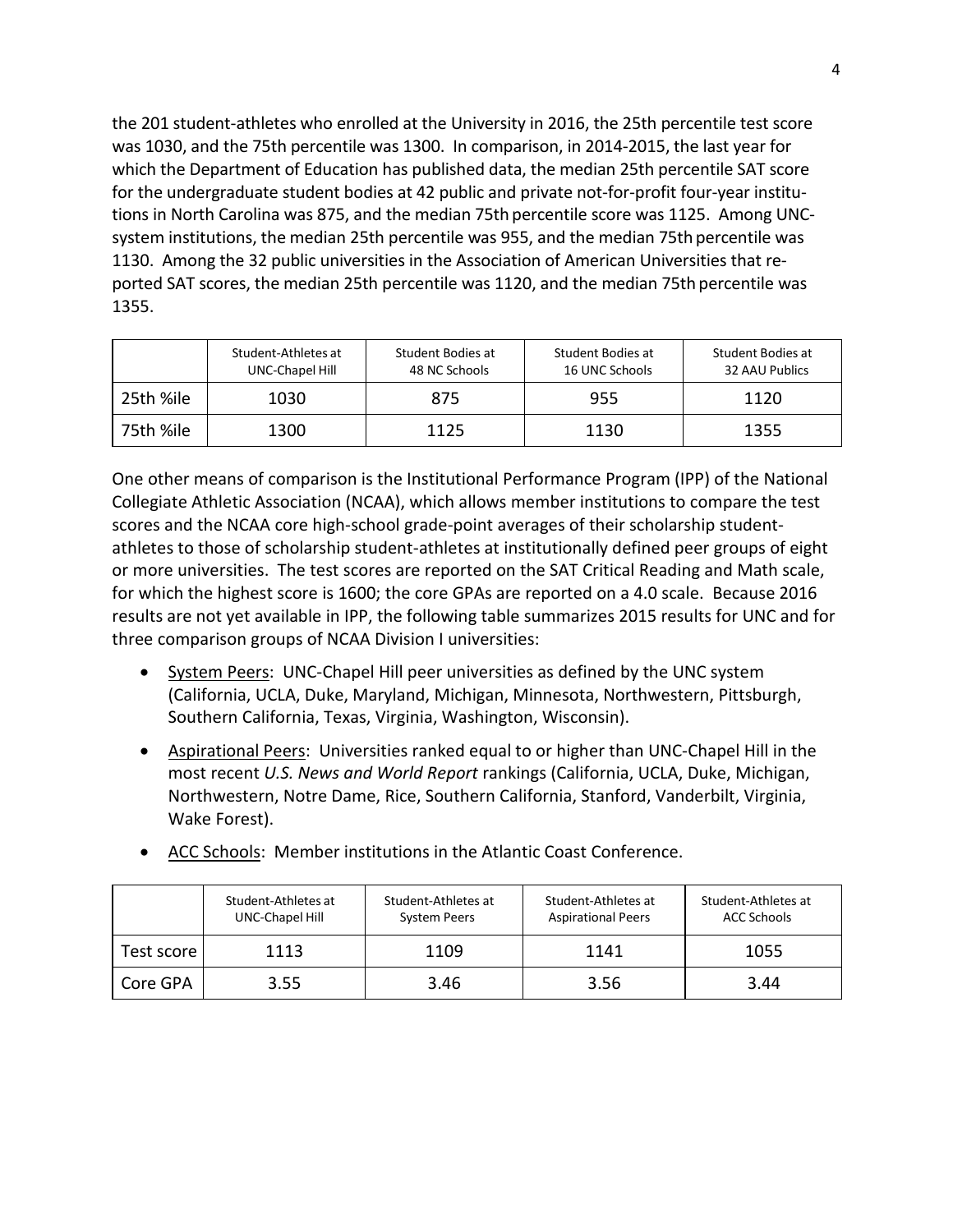# FACTS ABOUT ENROLLING STUDENT-ATHLETES—CLASS ENTERING 2016

- The first-year class that enrolled in 2016 included 201 student-athletes.
	- o The 25th percentile high-school grade-point average (HS GPA) for these 201 students was 3.62, and the 75th percentile was 4.48.
	- o The 25th percentile test score was 1030, and the 75th percentile was 1300.
- In regard to UNC-system requirements:
	- o All 201 met both the testing and the HS GPA components of the minimum admissions requirements (MAR).
	- o All 201 met the minimum course requirements.
- 149 of these first-year student-athletes were admitted under special-talent policies and procedures approved by the Board of Trustees of UNC-Chapel Hill and the Advisory Committee on Undergraduate Admissions, a standing faculty committee appointed by the Chancellor.
	- o The 25th percentile HS GPA for these 149 students was 3.50, and the 75th percentile was 4.06.
	- o The 25th percentile test score was 990, and the 75th percentile was 1190.
- 13 student-athletes required review by the Committee on Special Talent.
	- $\circ$  11 of these 13 students were recruited to participate in "revenue" sports, which the University, following UNC-system guidelines, defines as football, men's basketball, and women's basketball.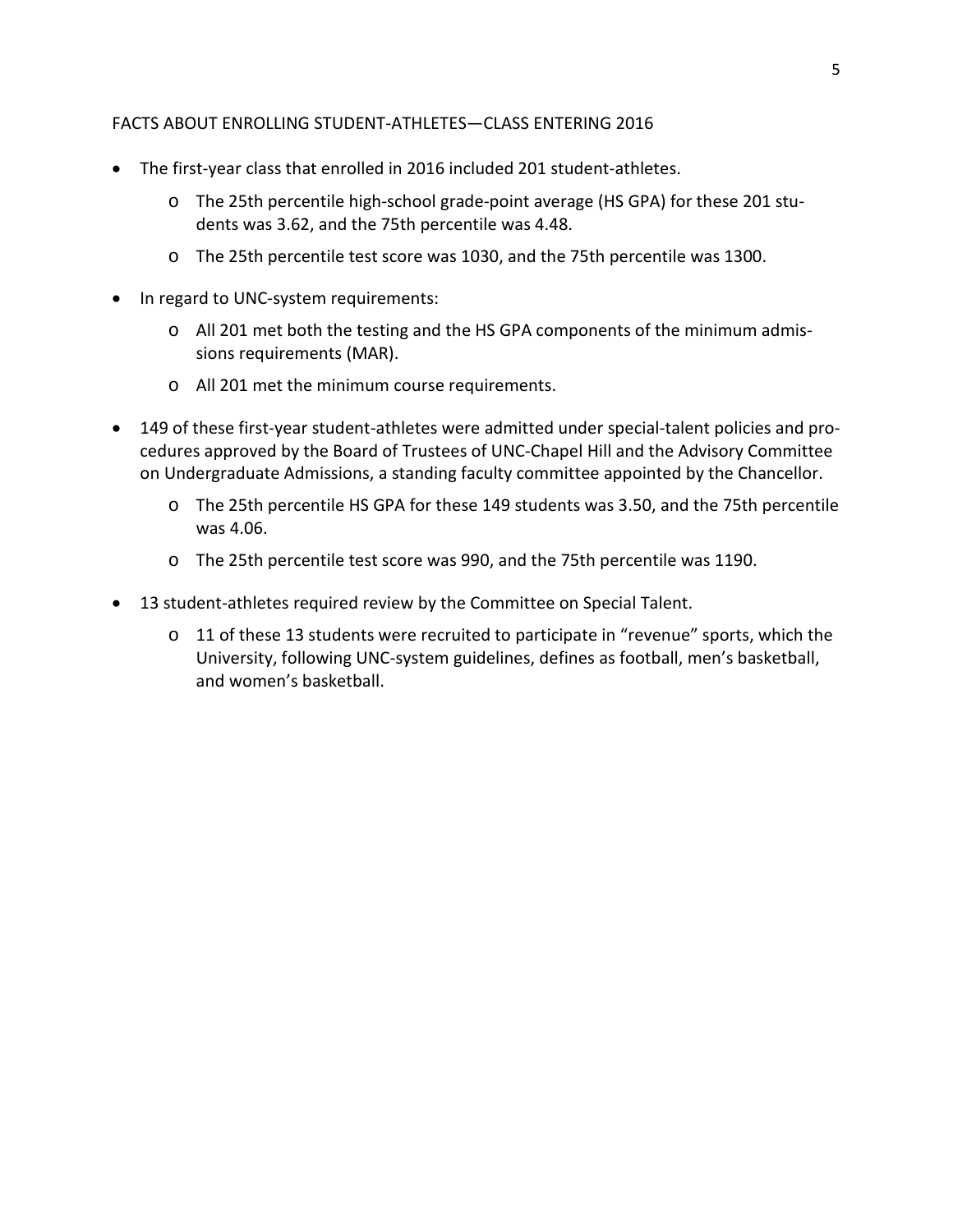# QUESTIONS AND ANSWERS

#### **Who makes decisions regarding the admission of student-athletes?**

The Office of [Undergraduate](http://admissions.unc.edu/) Admissions has the final decision-making authority for all candidates for undergraduate admission to the University of North Carolina at Chapel Hill.

#### **What are the criteria for admission?**

All candidates for undergraduate admission, including all prospective student-athletes, are evaluated comprehensively and individually. The primary criterion for admission is the student's capacity to succeed academically at UNC-Chapel Hill. Beyond this criterion, there is no formula for admission and no fixed standard that every student must meet. Rather, as the Advisory Committee has instructed in its *Statement on the Evaluation of [Candidates](http://admissions.unc.edu/files/2013/09/Statement_on_the_Evaluation_of_Candidates.pdf)*, the admissions office "evaluate[s] individual candidates rigorously, holistically, and sympathetically" and in light of "the ways in which each candidate will likely contribute to the kind of campus community that will enable the University to fulfill its mission."

#### **Why are you reporting admissions data for student-athletes?**

For many years the Office of Undergraduate Admissions provided annual reports to Faculty Council about first-year and transfer admissions, including student-athlete admissions. Several years ago, at the request of the Office of Undergraduate Admissions, the Advisory Committee on Undergraduate Admissions, and the Department of Athletics, a working group developed a framework for a new report. The current report follows this framework. Data have been compiled using the definitions that appear below, and they have been validated by the Office of Undergraduate Admissions and the Office of Institutional Research and Assessment.

#### **Has the admissions process for student-athletes changed?**

The University has acted repeatedly to strengthen student-athlete admissions. In Fall 2009, the Advisory Committee and the admissions office developed a written charge and written procedures for the Subcommittee on Athletics Admissions, the precursor of the Committee on Special Talent. The charge and procedures, which were approved formally by the Advisory Committee in January 2010, resulted in the subcommittee's becoming more systematic and detailed in its evaluation of individual candidates. The first students reviewed under the new charge and procedures enrolled in Fall 2010.

During Spring 2012 semester, the admissions office worked with th[e Odum Institute](http://www.odum.unc.edu/odum/home2.jsp) at UNC-Chapel Hill to study the extent to which various admissions credentials predicted the eventual academic performance of special-talent student-athletes once enrolled at the University. As a result of this consultation, the admissions office developed a formula, based on the actual academic performance of previously enrolled special-talent student-athletes, to predict the firstyear grade-point average of prospective student-athletes.

In November 2012, the Advisory Committee on Undergraduate Admissions: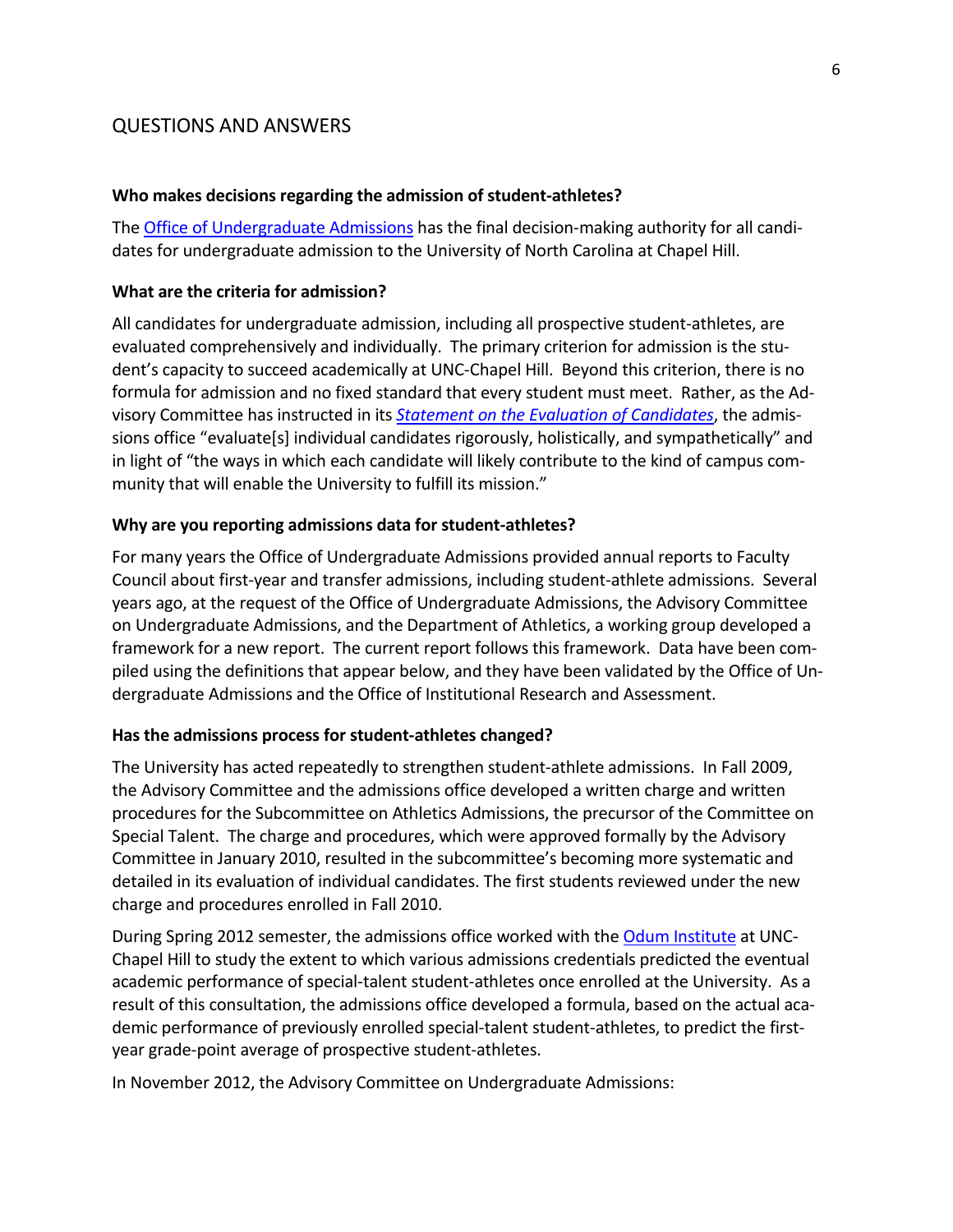- Expanded the scope of the Subcommittee on Athletics Admissions to include all special-talent admissions;
- Approved a change in the membership of the renamed Committee on Special Talent that required the majority of the committee members to be tenured or tenure-track faculty in the College of Arts and Sciences; and
- Implemented a new and tougher standard for review by the Committee on Special Talent, based on the predicted grade-point average (PGPA) developed by the admissions office and the Odum Institute, effective for students enrolling in 2013.

Taken together, the reforms since Fall 2009 have strengthened the individualized evaluations afforded to all prospective student-athletes and grounded those evaluations more firmly in evidence.

# **Why do you publish statistics for "special-talent" student-athletes?**

Both University policy and guidelines established by the faculty through the Advisory Committee on Undergraduate Admissions provide for the admission of students with special talent in athletics, music, and dramatic art. The Office of Undergraduate Admissions has for many years reported annually on the admission of these students. This report builds upon that tradition.

# **Why don't you publish statistics for each individual sport?**

The working group that developed the framework for this report considered publishing statistics for each individual sport but was concerned that doing so would compromise the federally mandated privacy rights of individual students, given the small number of students recruited by some of the sports each year. Since the first report was published, additional concerns were raised about the institution's responsibility to allow students to engage fully in their undergraduate education without their being subject to assumptions about their individual academic performance or potential made on the basis of their association with a relatively small group. Readers interested in admissions statistics for each of the three "revenue" sports—which the UNC system defines as football, men's basketball, and women's basketball—may find them in the annual report on intercollegiate athletics received by the Board of Governors. Final reports have been posted for [2012-2013,](http://www.northcarolina.edu/sites/default/files/item_9_unc_intercollegiate_athletics_report_1012-2013.pdf) [2013-2014,](http://www.northcarolina.edu/apps/bog/doc.php?id=45490&code=bog) an[d 2014-2015.](http://www.northcarolina.edu/apps/bog/doc.php?id=50200&code=bog)

# **Why doesn't this report include more information about the academic performance of studentathletes once they've enrolled at the University?**

Neither the admissions office nor the Advisory Committee on Undergraduate Admissions is responsible for detailed reporting on academic performance.

Information about the academic performance and graduation rates of student-athletes is publicly available on the NCAA website (NCAA Reports of Academic [Performance\)](http://fs.ncaa.org/Docs/newmedia/public/rates/index.html). The Atlantic Coast Conference also regularly produces reports of student-athletes who earn honor roll distinction (ACC [Honor](http://www.theacc.com/news/acc-announces-honor-roll-for-2015-2016-academic-year-07-07-2016) Roll). The annual report on athletics to the Board of Governors of the university system also includes data on academic performance at each of the 16 constituent universities, including UNC-Chapel Hill; final reports have been posted for [2012-2013,](http://www.northcarolina.edu/sites/default/files/item_9_unc_intercollegiate_athletics_report_1012-2013.pdf) [2013-2014,](http://www.northcarolina.edu/apps/bog/doc.php?id=45490&code=bog) and [2014-2015.](http://www.northcarolina.edu/apps/bog/doc.php?id=50200&code=bog)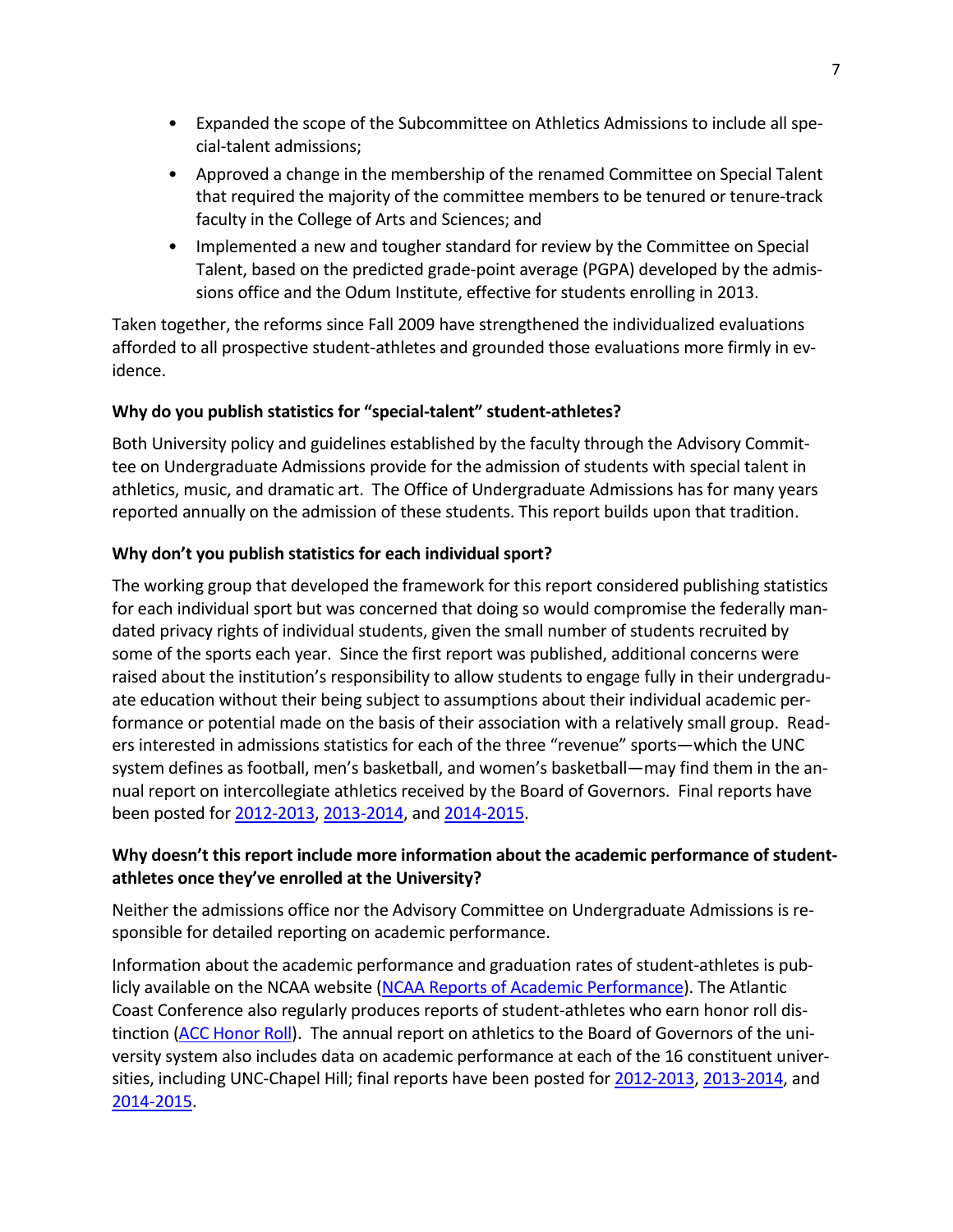## **How were admissions expectations for student-athletes established?**

The primary criterion for admission for all students, including all student-athletes, is the student's capacity to succeed academically at the University. Specific admissions expectations for student-athletes are informed by close attention to the actual academic performance of student-athletes who enrolled at UNC-Chapel Hill. In keeping with guidelines established by the Advisory Committee for all candidates for undergraduate admission, the admissions office does not impose thresholds or cutoffs—that is, scores or GPAs below which students are automatically denied admission or above which students are automatically admitted. Rather, the admissions office evaluates each prospective student-athlete individually and considers both quantitative and qualitative factors in its evaluation.

# **How are standardized tests used in admissions?**

The makers of the SAT and the ACT encourage colleges and universities to use their tests in conjunction with other quantitative and qualitative factors. In keeping with this advice, the admissions policies of both the UNC system and UNC-Chapel Hill promote flexibility and fairness in the use of test results. In the UNC system, students who do not achieve designated scores on the SAT or ACT may still be offered admission, provided that faculty members are involved in the evaluation of their applications and provided they are approved by their respective chancellors. At UNC-Chapel Hill, the Advisory Committee has developed *Guidelines for [Standardized](http://admissions.unc.edu/files/2013/09/Guidelines_for_Standardized_Testing.pdf) Testing* that instruct the admissions office to consider test scores as "one factor among many."

# **Why do you report data about test scores using the SAT scale for Critical Reading and Math scores combined?**

Test scores are reported on the SAT scale for Critical Reading and Math scores combined so that the test score of every student is reported on a uniform scale. ACT composite scores are converted to the SAT scale for Critical Reading and Math using the standard [concordance](http://research.collegeboard.org/sites/default/files/publications/2012/7/researchnote-2009-40-act-sat-concordance-tables.pdf) table approved by the College Board and ACT.

# **How many prospective student-athletes are denied admission each year?**

The athletics department typically identifies prospective student-athletes well before the admissions season begins. These students undergo preliminary evaluation for admissions on the basis of their courses, grades, test scores, and other information. As a result of these preliminary evaluations, the admissions office advised the athletics department that some prospective students would not be admitted if they applied, the athletics department chose not to recommend other students for admission, and still other students chose to pursue admission to other colleges and universities. The effect of this process is that student-athletes who will not be viable candidates for admission ordinarily are not recommended by the athletics department and do not apply to the University. Of the 473 students presented for preliminary evaluation, 270 subsequently applied for admission, and 219 were admitted. Thirty-five of the 527 students were identified as requiring review by the Committee on Special Talent; of these 35 students, 19 applied for admission, and 13 were admitted.

# **Isn't it true that all of the students who require review by the Committee on Special Talent are**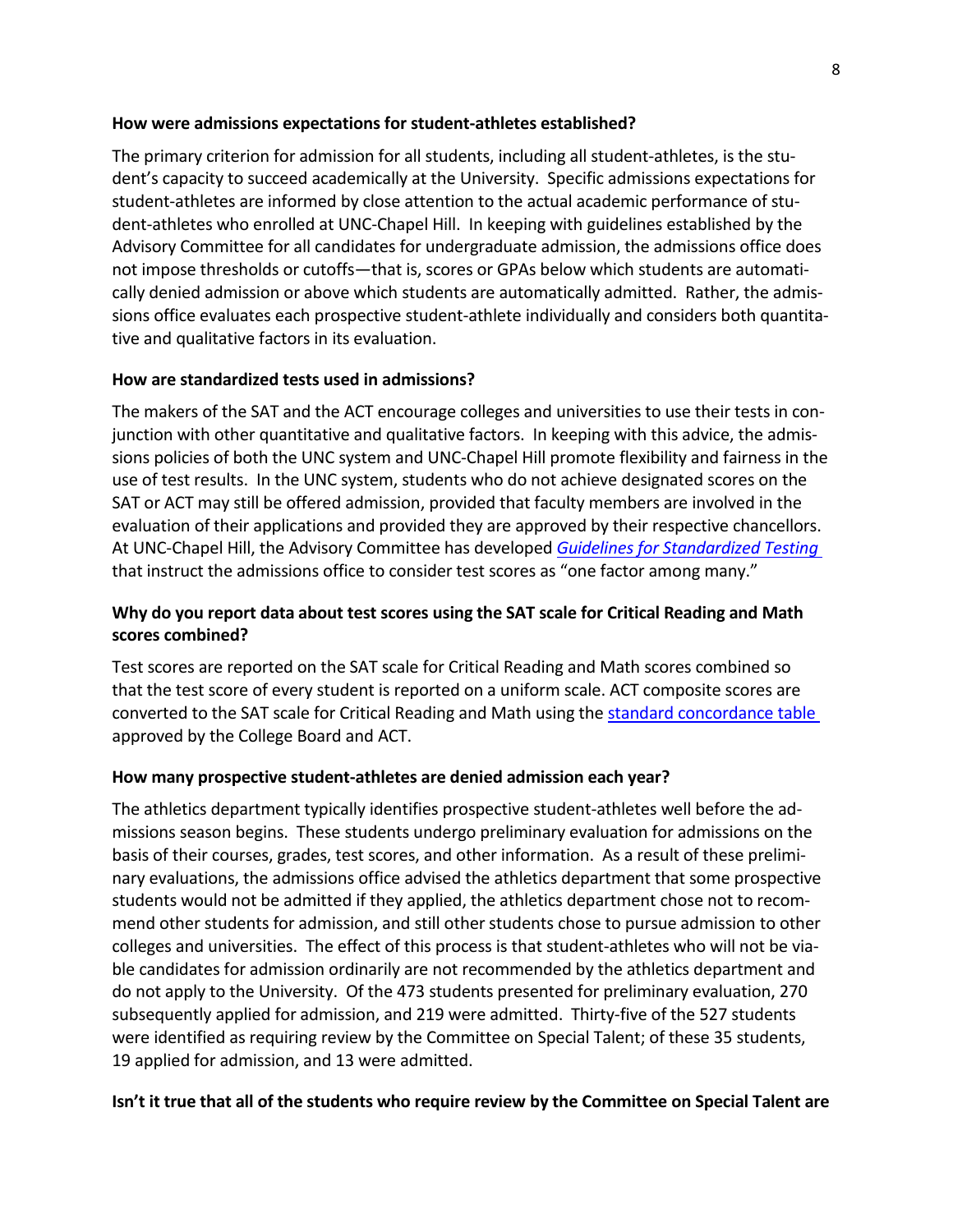#### **recruited by the revenue sports?**

Eleven of the thirteen students who required faculty review in 2016 were recruited by revenue sports as defined by the UNC system: football, men's basketball, and women's basketball. The other two students were recruited by two non-revenue sports.

# **How can we compare the credentials of UNC student-athletes to the credentials of student-athletes at other universities?**

Few universities publish data about student-athlete admissions. Even when universities do publish such data, they may define the population of student-athletes differently from the way that this report defines the population, or they may use different methods for calculating test scores and grade-point averages.

The Board of Governors of the UNC system publishes information annually about the academic credentials and performance of student-athletes at each of its 16 constituent universities. This information cannot be compared directly to the data contained in the current report, since the two reports use different data and different data definitions.

The Institutional Performance Program (IPP) of the National Collegiate Athletic Association (NCAA) allows member institutions to compare the admissions credentials of their studentathletes to those of student-athletes at institutionally defined peer groups of eight or more universities.

# **Where may I read more about the University's admissions policies and practices, including those that pertain to student-athletes?**

More information about the University's admissions policies and practices may be found on the Undergraduate Admissions website (Policies and [Reports\)](http://admissions.unc.edu/policies-and-reports/). Information about policies and practices that pertain to students with special talent can be found in the [Undergraduate](http://www.unc.edu/ugradbulletin/admissions.html) Bul[letin;](http://www.unc.edu/ugradbulletin/admissions.html) a detailed description is also availabl[e here.](http://www.unc.edu/sacs/Jan2015/Reports/3.4.3-Admission.html) Previous reports on athletics admissions may be found [here for the class entering in 2013,](http://faccoun.unc.edu/wp-content/uploads/2010/10/UAD2012-2013.pdf) [here for the class entering in 2014,](http://faccoun.unc.edu/wp-content/uploads/2010/10/UAD2013-2014_CORRECTED.pdf) and here [for the class entering in 2015,](http://facultygov.sites.unc.edu/files/2010/10/UAD2014-15.pdf) as well as on th[e Carolina Commitment](http://carolinacommitment.unc.edu/) website.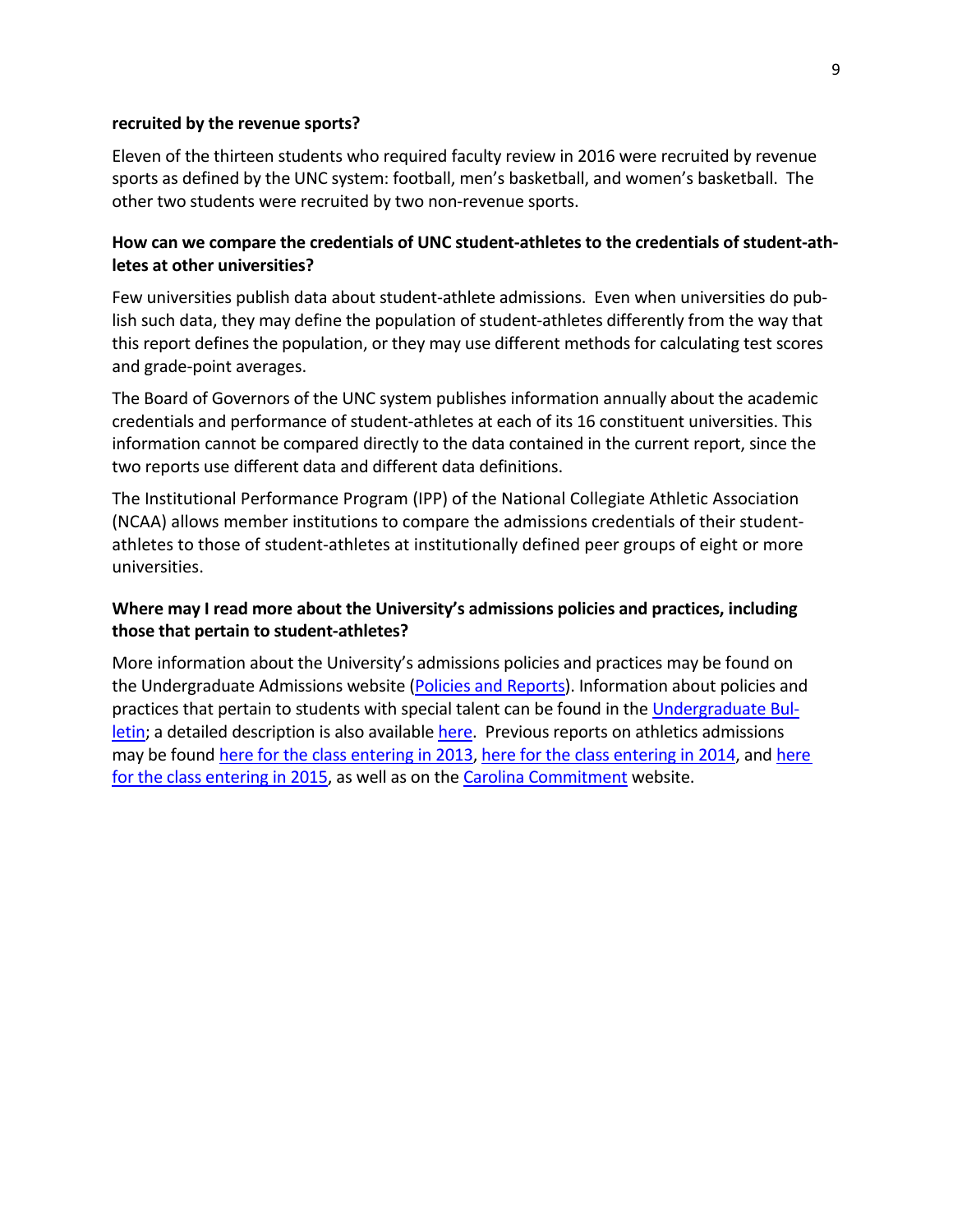# KEY TERMS

The data summarized in this report have been validated by the Office of Undergraduate Admissions and the Office of [Institutional](https://oira.unc.edu/) Research and Assessment using the definitions and methods described below. In keeping with University policy and practice, and in order to protect the privacy and other rights of individual students, this report does not include aggregate educational data, including admissions credentials, for groups with five or fewer students.

**Enrolling.** Enrolled in the University as of the official census date, which for Spring and Fall semesters is the 10th day of class.

**Class entering 2016.** First-year students who enrolled for the first time at the University during any 2016 term: Spring, Summer I, Summer II, or Fall.

**All student-athletes.** The entire population of student-athletes in the first-year class. This group includes special-talent student-athletes (defined below) and other first-year student athletes who (a) were admitted and enrolled at the University without regard for their special talent in athletics and (b) appeared on the official Fall 2016 squad lists of the athletics department.

**Special-talent student-athletes.** All first-year student-athletes who enrolled at the University through the special-talent policies and procedures approved by the Board of Governors, the Board of Trustees, the Advisory Committee on Undergraduate Admissions, and/or the faculty Committee on Special Talent.

**High-school grade-point average.** Final high-school grade-point average as reported by the student's high school. The results only include official GPAs reported by the student's high school, and only when the school reports GPAs on a 4.0 scale; no estimated GPAs are included. To maintain the integrity of admissions data, the Office of Undergraduate Admissions does not estimate GPAs when high schools do not provide them, and it does not recalculate GPAs when high schools provide them on anything other than a 4.0 scale.

**25th percentile.** The value below which 25 percent of all the values in the group fall.

**75th percentile.** The value below which 75 percent of all the values in the group fall.

**Median.** The value at the midpoint of the group.

**Test score.** Highest official score earned by each student on either the SAT (Critical Reading and Math combined) or the ACT Composite, with the ACT Composite converted to the SAT Critical Reading and Math scale using the standard [concordance](http://research.collegeboard.org/sites/default/files/publications/2012/7/researchnote-2009-40-act-sat-concordance-tables.pdf) table approved by the College Board and ACT. This method of summarizing test scores best represents the way that scores are used by the University. Under guidelines for [standardized](http://admissions.unc.edu/files/2013/09/Guidelines_for_Standardized_Testing.pdf) testing approved by the Advisory Committee on Undergraduate Admissions, when any candidate for admission submits results from both the SAT and the ACT, the University considers the test with the stronger results.

**Minimum course requirements (MCR).** The minimum course [requirements](http://www.northcarolina.edu/aa/admissions/requirements.htm) for all undergraduate candidates established by the Board of Governors of the University of North Carolina system. These requirements include four courses in English; two courses in a language other than